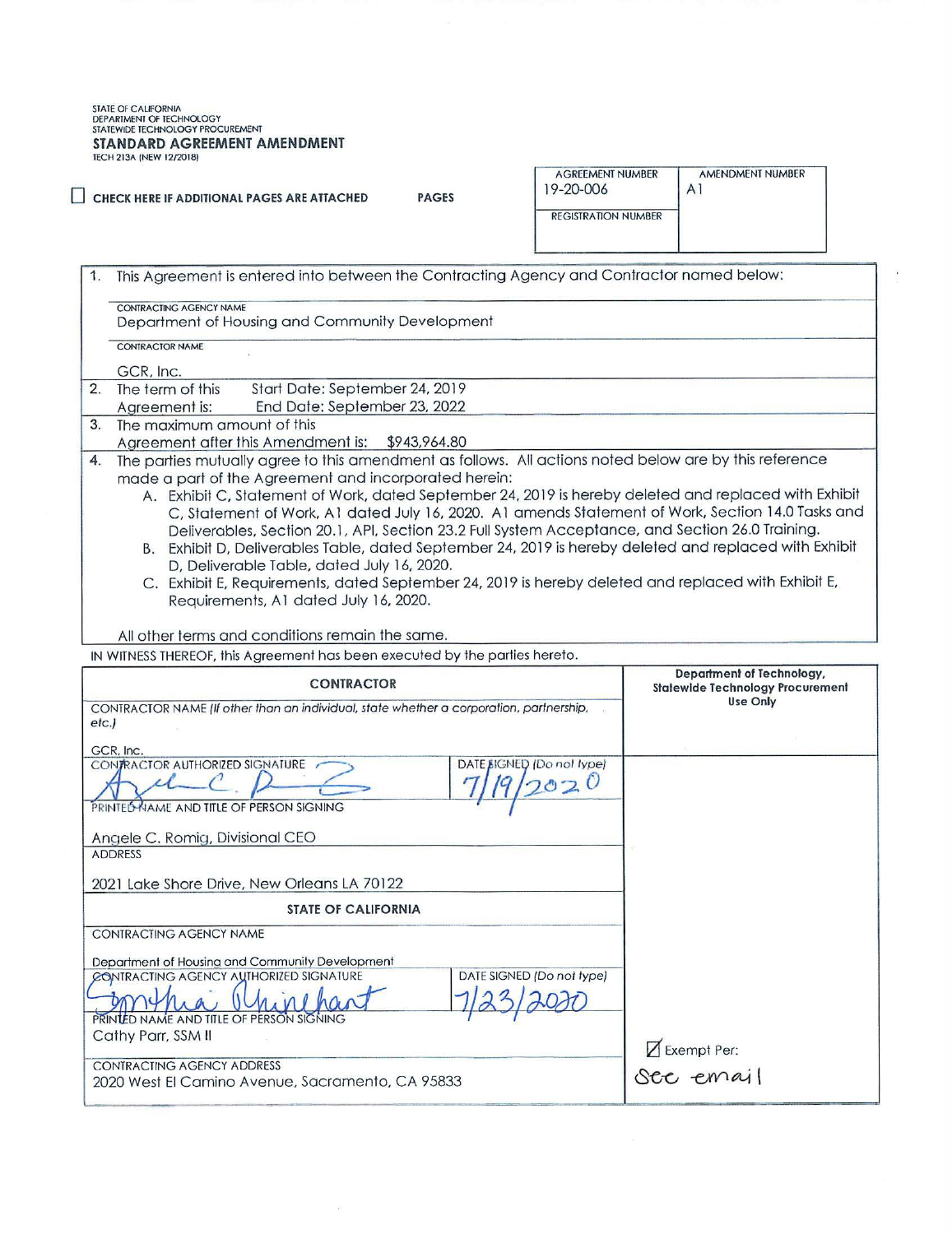# **Exhibit C**

# **Statement of Work, Amendment 1**

## **1.0PURPOSE AND BACKGROUND**

The California Department of Housing and Community Development is developing a new federally funded program named ReCoverCA to be managed through [www.RecoverCA.org](http://www.recoverca.org/) which will provide federal disaster funds for owner-occupied reconstruction (OOR). The ReCoverCA OOR program will assist homeowners in rebuilding or rehabilitating their personal primary residence after a natural disaster.

The OOR Program will work directly with disaster impacted homeowners to help determine their eligibility for a Community Development Block Grant – Disaster Recovery (CDBG-DR) grant for gap funding to assist with reconstruction, and then assisting grant recipients through the reconstruction process. The OOR program will consist of program management, construction management, case management, and a financial management feature within the new software system.

Interested vendors are invited to describe how their software solution can help HCD carry out and meet the ReCoverCA owner-occupied reconstruction program needs. HCD is interested in a vendor who has a SaaS solution that is robust and user friendly with web-based portal technology. This SaaS solution shall allow HCD personnel and external users (e.g., applicants, project managers) to effectively link, track, manage, analyze, search and report all project information throughout a project's life cycle from initial homeowner's survey to full homeowner grant application through construction and closeout.

# **2.0 CURRENT ENVIRONMENT**

Currently, there is not a State run OOR Program in place, however, a Community Development Block Grant- Disaster Recovery (CDBG-DR) unit has been established to design and implement this program. The CDBG-DR unit is familiar with the requirements and future of the OOR program. Being a new program, there will be no data to convert or migrate.

# **3.0 DESCRIPTION OF PROPOSED NEW SYSTEM**

Per the HUD approved Action Plan [\(http://www.hcd.ca.gov/community](http://www.hcd.ca.gov/community-development/disaster-recovery-programs/cdbg-dr/docs/March-2019-HCD-CDBG-DR-ActionPlan-APPROVED.pdf)[development/disaster-recovery-programs/cdbg-dr/docs/March-2019-HCD-CDBG-DR-](http://www.hcd.ca.gov/community-development/disaster-recovery-programs/cdbg-dr/docs/March-2019-HCD-CDBG-DR-ActionPlan-APPROVED.pdf)[ActionPlan-APPROVED.pdf\)](http://www.hcd.ca.gov/community-development/disaster-recovery-programs/cdbg-dr/docs/March-2019-HCD-CDBG-DR-ActionPlan-APPROVED.pdf)HCD is seeking to procure an already developed, in-use SaaS direct-assist web-based solution for the ReCoverCA OOR program that includes portal technology for grant application submission, management, status and award.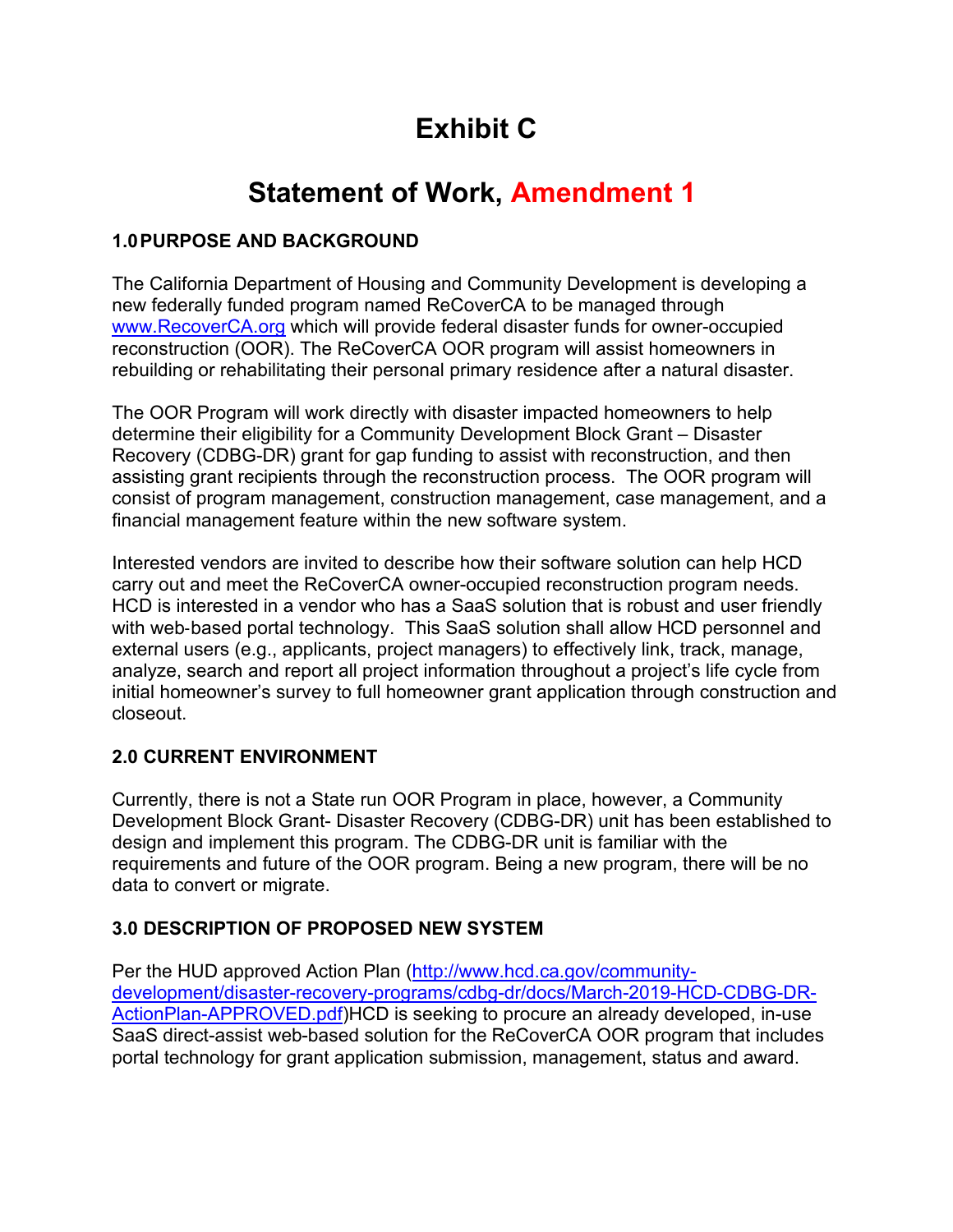The solution will manage homeowner grants to disaster survivors to rebuild/reconstruct their homes, and potentially, reimburse homeowners for costs previously incurred due to the disaster. The solution will share data with the GMS. For further detail and illustration, Attachment 4 contains a diagram of the proposed OOR program workflow. This solution must have been used by HUD grantees and monitored by HUD with all system related findings having been resolved.

## **4.0 TERM OF AGREEMENT**

The term of this Agreement shall commence on the Agreement Execution Date. The Agreement term will be three (3) years with an option for six (6), one-year (1) extensions. The optional years can be executed in variable increments.

The Contractor shall not be authorized to deliver goods or commence performance of services described in this Agreement prior to the Effective Date which shall be the date the Agreement is approved by CDT, Statewide Technology Procurement. Any delivery of goods or performance of services by the Contractor that is commenced prior to the Effective Date shall be considered gratuitous on the part of the Contractor with no cost to HCD.

| <b>Contractor – Contract Manager</b> |                                             |  |
|--------------------------------------|---------------------------------------------|--|
| Name, Title:                         | Angele C. Romig, Divisional CEO             |  |
| Address:                             | 2021 Lake Shore Drive, New Orleans LA 70122 |  |
| <b>Phone Number:</b>                 | 504) 304-2500                               |  |
| Fax Number:                          | $(504)$ 304-2525                            |  |
| E-mail address:                      | aromig@gcrinc.com                           |  |

## **5.0 CONTRACTS CONTACT**

| <b>State - Contract Manager</b> |                                                  |  |  |
|---------------------------------|--------------------------------------------------|--|--|
| Name, Title:                    | Sumi Smith, Chief Information Officer            |  |  |
| Address:                        | 2020 West El Camino Avenue, Sacramento, CA 95833 |  |  |
| Phone Number:                   | 916-263-6607                                     |  |  |
| <b>Fax Number:</b>              |                                                  |  |  |
| E-mail address:                 | Sumi.smith@hcd.ca.gov                            |  |  |

#### **6.0 CONTRACTOR NAME CHANGE**

An amendment is required to change the Contractor's name as listed on this Agreement. Upon receipt of legal documentation of the name change HCD will process the amendment. Payment of invoices presented with a new name cannot be paid prior to approval of said amendment.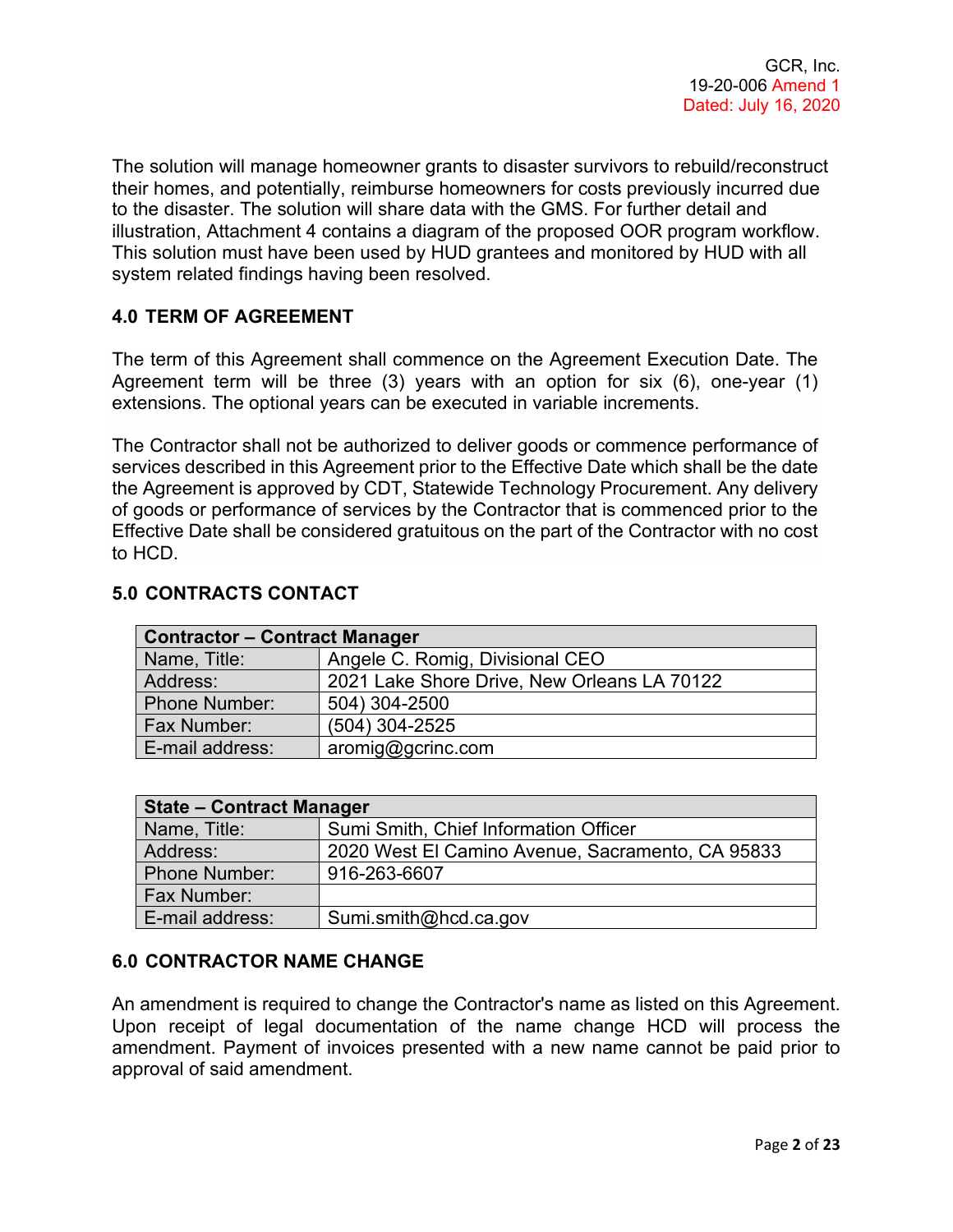## **7.0 AMENDMENTS**

Consistent with the terms and conditions of the solicitation, at the discretion of the State and upon mutual consent, HCD and the Contractor may execute amendments to this Agreement. No amendment or variation of the terms of this Agreement shall be valid unless made in writing, and agreed upon by both parties and approved, as required. No verbal understanding or agreement not incorporated into the Agreement is binding on any of the parties. Amendments to increase quantities of products/services shall be at the same rates identified in Exhibit R (Cost Workbook).

## **8.0 SOLUTION REQUIREMENTS**

One hundred percent of mandatory requirements shall be met at complete implementation.

The new system is a portal for all users – including both program and project applicants/personnel and HCD staff – to submit, interact with, and manage project data and information. Detailed requirements are found in Exhibit P (Bidder Requirement Spreadsheet), and workflow view and task relationships can be found in Attachment 4.

As a high-level overview, the solution provided shall include the following:

- Creation, deployment, receipt and analysis of customizable full grant applications based on survey results by December 2019.
- Homeowner rehabilitation/reconstruction grant application, review, selection, reporting, oversight and data compilation
- Assignable workflow management
- Storage, search, and retrieval of project records and documents
- Calculate, complete and track Duplication of Benefits
- Management and tracking of project communications and grantee relationships
- Analysis of project data and report compilation
- Centralize and link all related program and project information and documents
- Aggregate accomplishments across projects and report on those accomplishments
- Data transfer with the State's new Grant Management System
- Standardize common practices and procedures
- Security functionality for protecting all Personal Identifiable Information (PII)

#### **8.1SYSTEM GENERATED GRANT MANAGEMENT REPORTING**

System generated reports must include both formatted standard reports and the custom ad-hoc reports to address specific program reporting and research needs.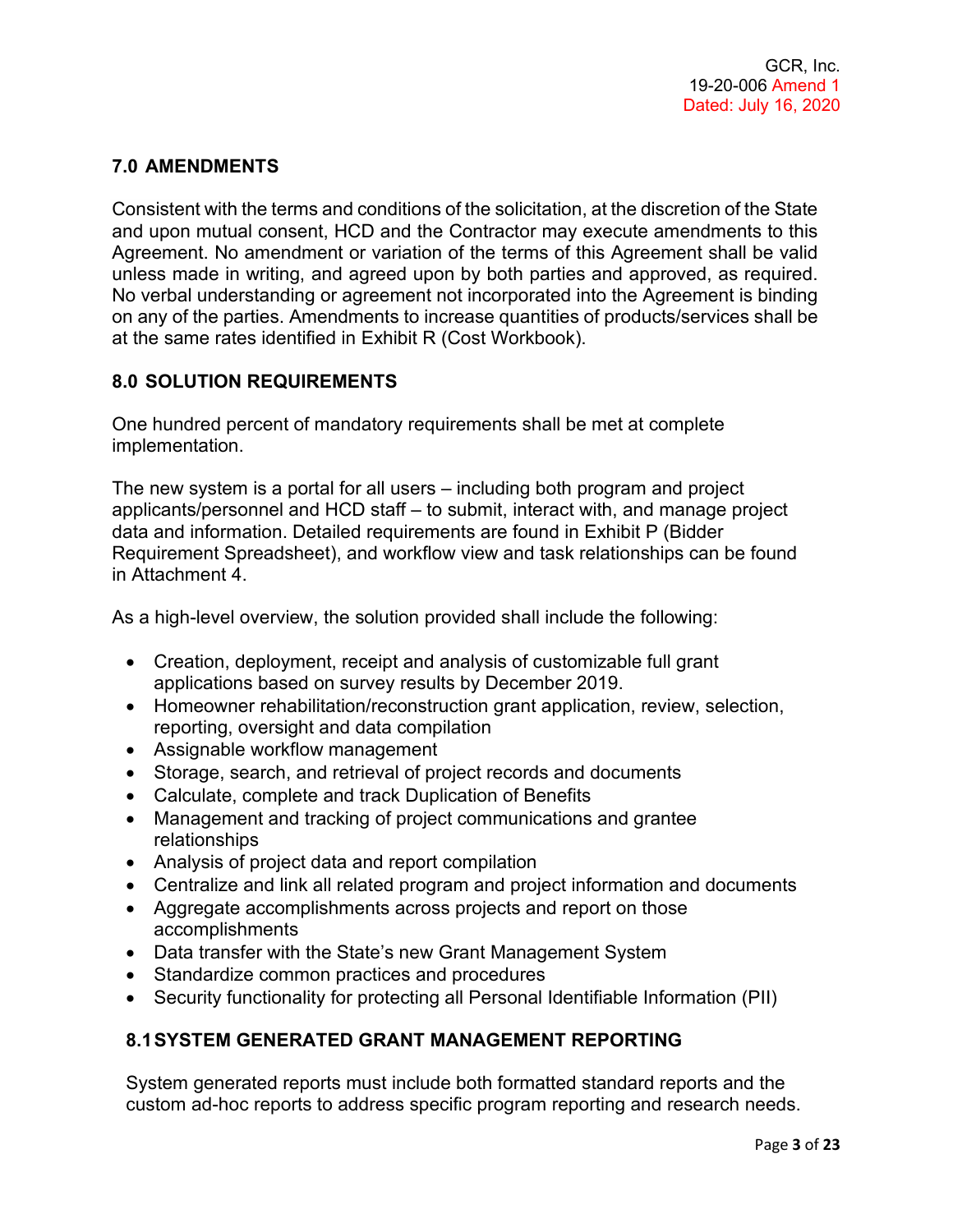Both types of reports should be exportable to file layouts such as excel, csv, rtf and pdf. All reporting fields must be exportable to the State's overall grant management system. Reporting fields include, but are not limited to, the following data:

- **Budget**  Summary and detail information for both budget totals and budget line items: encumbrances, balance remaining, pending funds requests, disbursements, disencumbrances, recaptured funds, total spent in Year to date and Inception to Date.
- **Financials**  Financial transaction reporting with summary reports
- **Grantee Data** Primary and secondary contacts, certifications, total funding encumbered, total spent, total at risk
- **Environmental Review** Environmental Review Record status (Exempt, Pending, Complete) and whether mitigations are required and, if so, what type – flood, coastal, project design, cultural, fire, noise, air quality, etc.
- **Project Milestones** Milestones met on time or late, milestones pending and sortable
- **Demographics**  Must be able to be collected by individual, household, and area: race, ethnicity, income, head of household (female and/or senior) household size, multiple families in single household, disability, presumed benefit (senior, homeless, victim of domestic violence, at risk youth)
- **Accomplishments** Housing units, persons served, urgent need, mitigation, nonmitigation
- **Grant data** Grant year, funds tracking, expenditure terms, expiration terms
- **Loan data** Loan year, loan program, amortization and/or regulatory agreement, long term monitoring requirements, audit data

## **9.0 CLOUD PROVISION**

The cloud service must be from one of the providers listed on the California State Contract web site such as Microsoft Azure, Amazon Web Services Cloud, or IBM Cloud Services.

<https://cdt.ca.gov/services/off-premises-cloud/>

Cloud service may also be vendor-hosted if the provider is listed on the California State Contract web site found here:

<https://cdt.ca.gov/services/calcloud-vendor-hosted-subscription-services-vhss/>

Cloud facility service shall have 99.9% uptime. (MS Azure & Amazon AWS meet this).

The system and cloud service must adhere to the guidelines set forth in the State Administrative Manual (SAM) 4983/4983.1 and Cloud First Policy (TL14-04).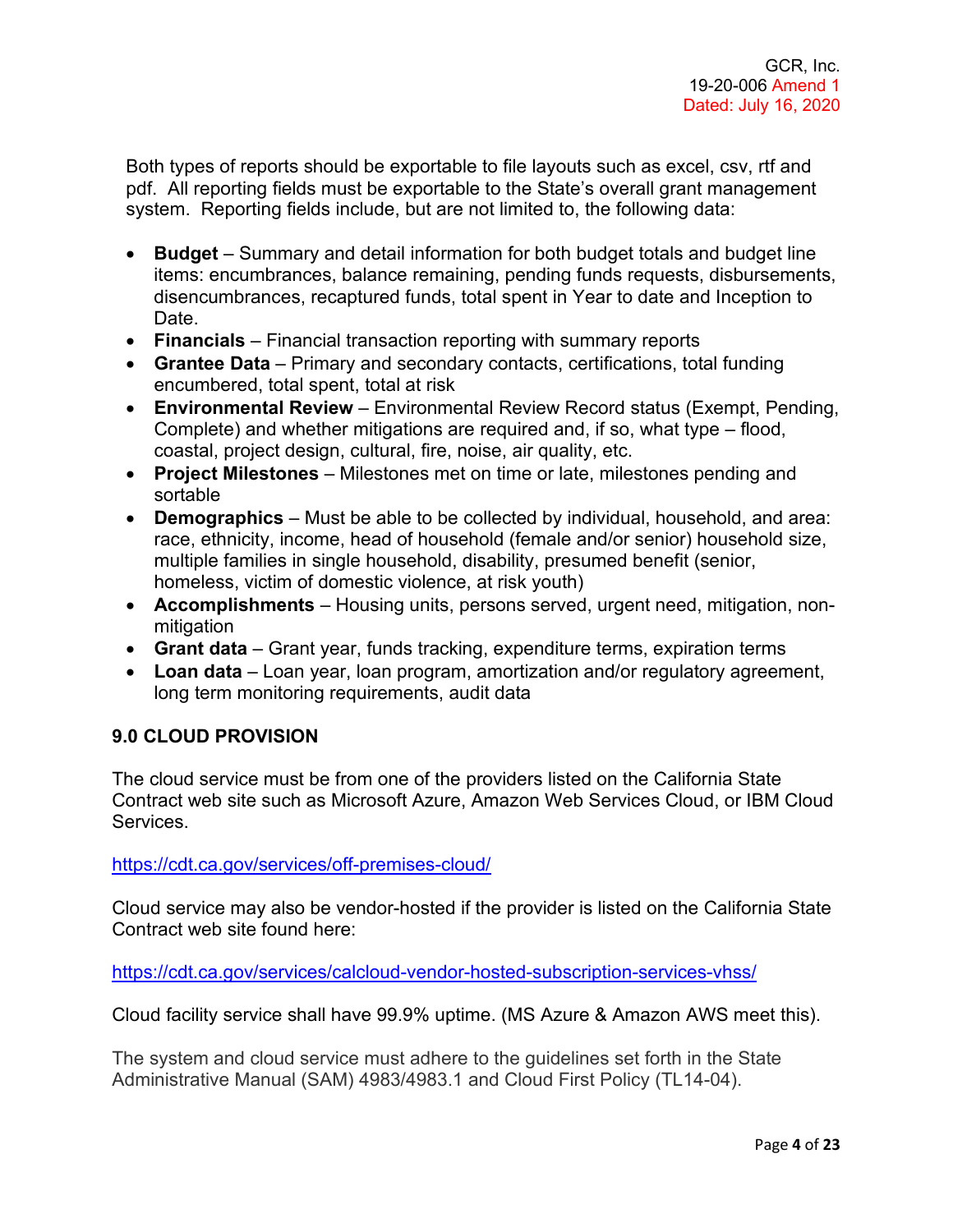<https://www.dgs.ca.gov/Resources/SAM/SAMTOC> <https://cdt.ca.gov/wp-content/uploads/2017/03/TL-14-04-Cloud-Computing-Policy.pdf>

The designated Cloud Service Provider will maintain all Hardware for the System.

#### **10.0 STATE ROLES AND RESPONSIBILITIES**

HCD recognizes that the success of this project will require that HCD coordinate closely with the contractor to resolve potential issues and provide timely feedback and support. HCD commits to a next business day turn-around time for questions and minor decisions. Change requests will be reviewed and either approved or returned to the Contractor for revision within two to four business days of receipt. HCD will provide three points of contact to help respond to issues and promote timely response to issues. The contacts will include the following roles:

- **HCD Project Manager:** The HCD project manager will be the primary lead contact on the project and will be responsible for:
	- o Reviewing and responding to project materials and change requests.
	- o Reviewing weekly progress reports, and all department update materials, and request changes and prioritization as appropriate
	- $\circ$  Circulating requests and information needing Contract Manager approval
	- o Coordinating with HCD program staff and the Contractor to schedule and implement system trainings for internal HCD staff as well as external user training for Applicants.
	- o Managing the internal components of the Organizational Change Management process and provide a lead contact for HCD staff impacted by the new system.
- **HCD Assistant Project Manager:** The HCD assistant project manager will provide back-up and project implementation support to the HCD project manager and will act as a secondary contact in the event that the project manager is temporarily unavailable. The HCD assistant project manager will be responsible for coordinating internal meeting schedules and tracking requests for information and other responses required from HCD.
- **Contract Manager (HCD CIO):** The Contract Manager will have signing authority on change requests as well as decision authority over changes that impact the project budget or that substantially alter any of the required functionality in the project. Communication with the Contract Manager will be managed through the HCD Project manager and HCD assistant project manager.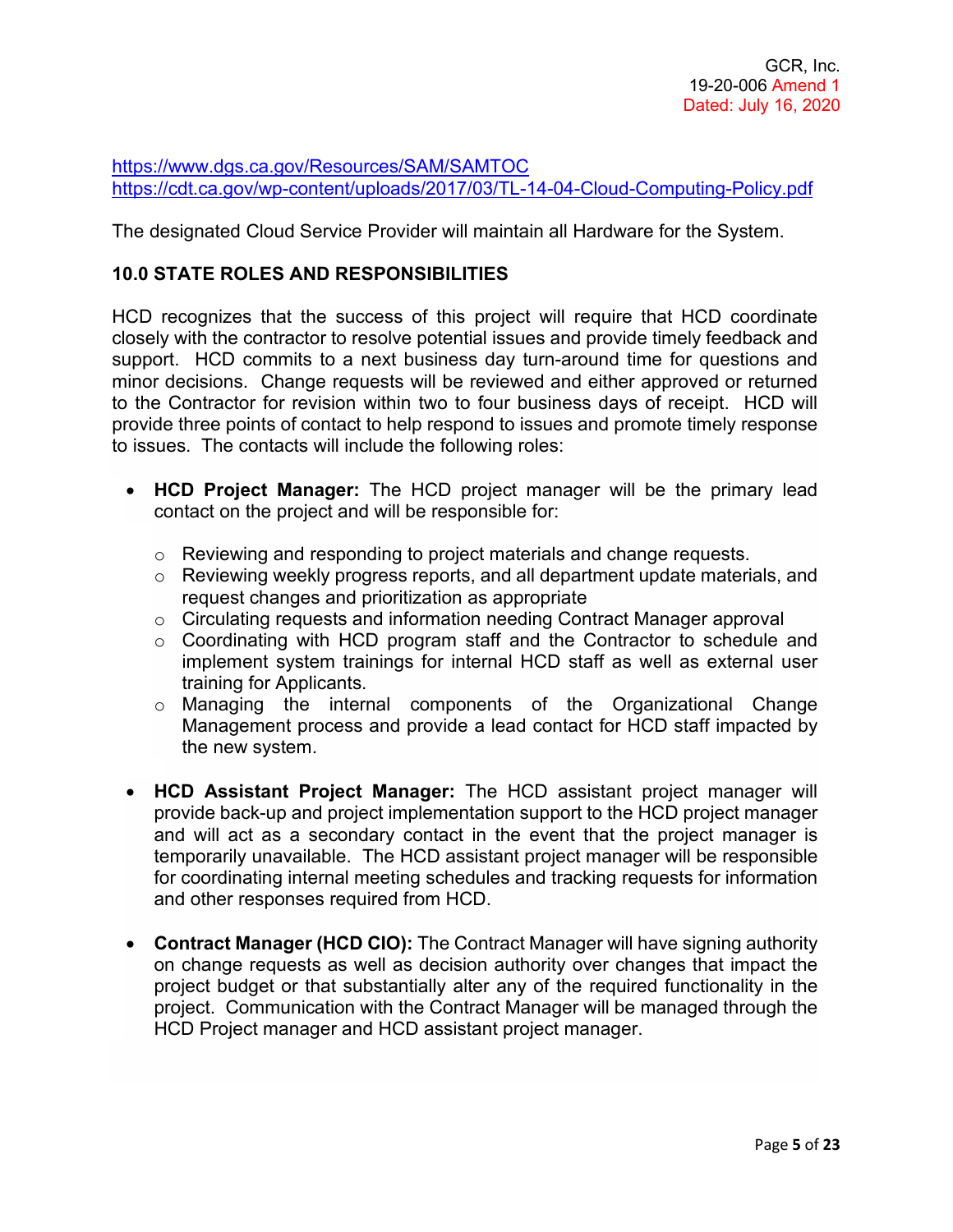## **11.0 CONTRACTOR ROLES AND RESPONSIBILITIES**

Contractor's Project Manager will be the primary point of contact for the State. The Contractor's Project Manager and designated team members shall be responsible for providing progress updates against the in- progress requests during the weekly meeting as well as in the weekly progress report to HCD. Any change orders must be approved in writing by the Contract Manager. Contractor commits to a next business day turn-around time for questions and requests for information. Change requests returned for revision will be reviewed and either disregarded or resubmitted to HCD for approval within two business days of receipt.

The Contractor shall facilitate Department update conference calls and on-site meetings with HCD on a periodic basis, with an agreed upon frequency. The Contractor will prepare a project work plan with a clear weekly progress report component and conduct weekly status meetings. Contractor shall prepare agendas; action item lists and disseminate the meeting minutes as appropriate. Meeting agenda should be circulated twenty-four hours prior to the meeting. This is mandatory for any meeting that includes HCD Executive Leadership. At a minimum, the following agenda shall be covered in the weekly status meetings:

- Status of high-priority items (to be determined in conjunction with the HCD Contract Manager)
- Discussion of open questions or issues
- Discussion of potential risks
- Decision log, change management log, risk registry
- Change Control log (tracking all change requests)

Contractor's Project Manager will document deliverables for Contractor and HCD review and approval, at a minimum, weekly and will include:

- Decision Logs
- Change Control logs (tracking all change requests)
- Project implementation plan and schedule, the plan needs to include a high- level summary with a detailed plan, schedule and proposed changes to the timeline.

The Contractor shall complete a Deliverables Expectation Document (DED for HCD review and approval. The DED form is provided as Attachment 2 to this Statement of Work (SOW). For each deliverable, the parties will agree ahead of time on deliverables specification and acceptance criteria, which the Contract shall document on a DED. The deliverable will address all components required by the Contract.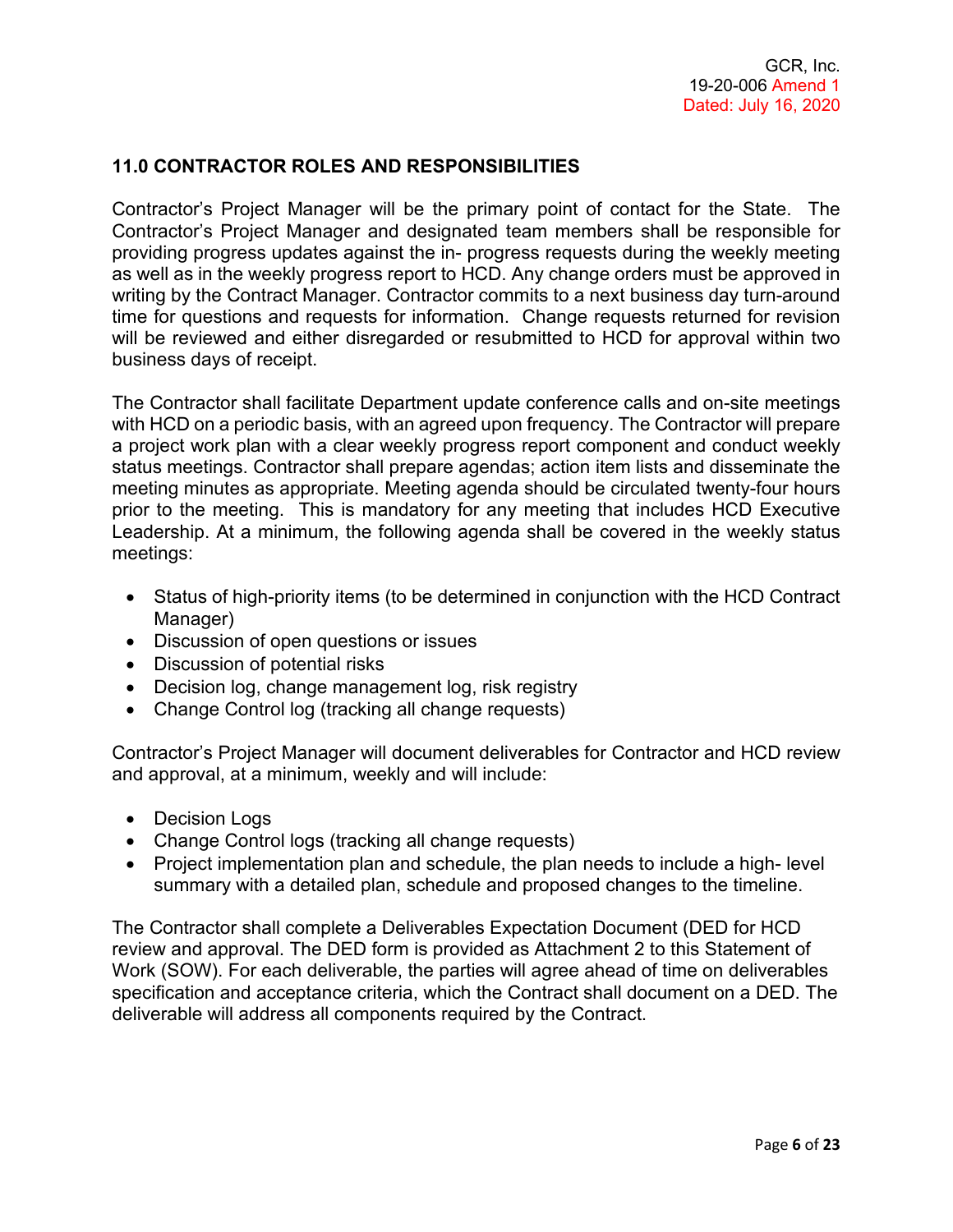Key Contractor Staffing

- Contractor's Project Manager
- OOR Subject Matter Expert
- Executive Sponsor
- Lead Tester
- Lead Developer

## **12.0 ESCALATION PROCESS**

The Escalation Process is designed to ensure that all parties are notified and updated with current status information from the moment a service problem is discovered to resolution. All status updates required through this process shall include at a minimum, issue status, approach being taken to resolve the identified issue, service impact, service impact risk, and estimated time for issue resolution. The following escalation process shall be followed for technical support problem and issue resolution:

The following process is for Severity 1 issues only, as defined in Section 12.1, Severity **Definitions** 

When the Contractor or HCD discovers a service problem, the Contractor gathers the details of the problem and opens a service request (ticket) for the service problem. HCD shall notify the Contractor when it discovers a service problem, by either email or telephone. The Contractor acknowledges the problem by email sent to HCD with a unique ticket number. All subsequent responses related to this service problem shall contain the Contractor assigned ticket number included in the email. Problems shall be resolved within two (2) hours by the Contractor. If the problem is complex or involves additional troubleshooting, HCD shall be notified, and provided a status update, including any actions taken.

#### **A. First Level Escalation**

If after two (2) hours of effort the Contractor has not resolved the problem, the Contractor shall assign the appropriate level of personnel that will resolve the problem within 1 hour. If the issue is still not resolved at the three (3) hour mark, Contractor contacts HCD with a status update.

#### **B. Second Level Escalation**

If the problem has not been resolved within three (3) hours, the Contractor shall assign a team leader to evaluate and revise the initial resolution approach to resolve the problem within one (1) hour.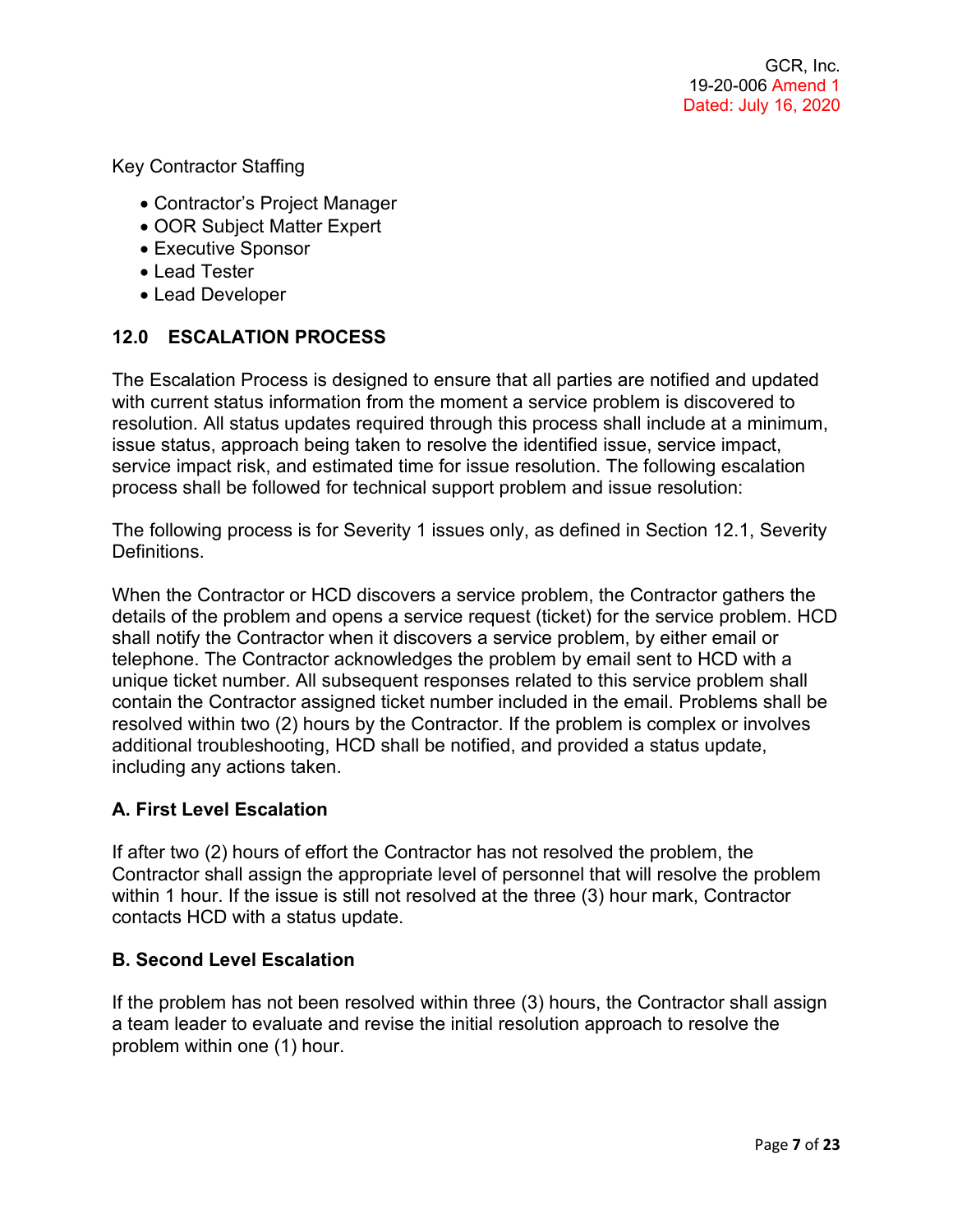## **C. Third Level Escalation**

If the problem has not been resolved within four (4) hours, the Contractor's team leader shall escalate the ongoing problem to the Contractor's Executive Management. HCD will notify the assigned Executive Management to discuss the ongoing problems and the potential for HCD invoking its rights and remedies under the Agreement.

For Severity 2 issues as defined in Section 12.1, Severity Definitions, the Contractor shall follow the same escalation process above, except for the notification times which are as follows:

- First Level Escalation: After four (4) hours
- Second Level Escalation: Within (6) hours
- Third Level Escalation: Within eight (8) hours

For Severity 3 issues as defined in Section 12.1, Severity Definitions, the Contractor shall follow the same escalation process above, except for the notification times which are as follows:

- First Level Escalation: After eight (8) hours
- Second Level Escalation: Within twelve (12) hours
- Third Level Escalation: Within twenty-four (24) hours

For Severity 4 issues as defined in Section 12.1, Severity Definitions, the Contractor shall follow the same escalation process above, except for the notification times which are as follows:

- First Level Escalation: After twenty-four (24) hours
- Second Level Escalation: Within three (3) calendar days
- Third Level Escalation: Within seven (7) calendar days

#### **12.1 SEVERITY DEFINITIONS**

The service problem reason shall be based on the following severity definitions:

#### **a. Severity 1: Service Unavailable**

HCD is experiencing a service-interrupting issue exclusively due to Contractor products or services. Business operations cannot continue, the operation is missioncritical to the business, and the situation is an emergency as determined by HCD.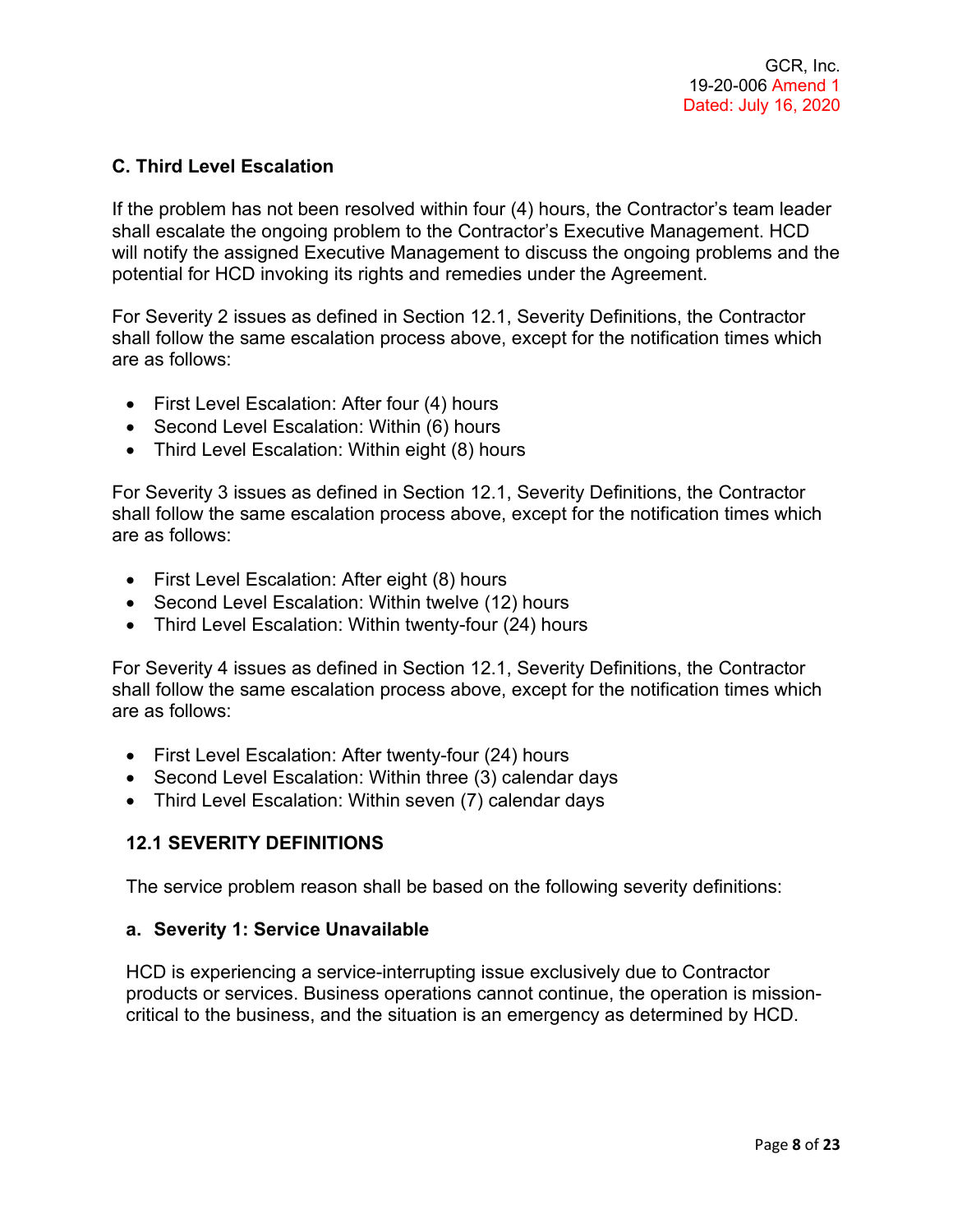A Severity 1 service problem has one or more of the following characteristics:

- Services are not accessible to one or more end-user customer, and HCD has determined that it is not an HCD related cause.
- Severe service impacting issues are determined by HCD to be related to the Contractor's services, equipment, cabling or connectivity.

Contractor's Responsibility to Severity 1:

The Contractor shall work 24x7 until the issue is resolved. The Contractor shall be assigned an HCD contact during this period to assist with data gathering, testing, and applying fixes.

#### **b. Severity 2: Service Impaired**

HCD is experiencing system impairment or quality issues directly related to Contractor equipment or services. The issue is impacting normal business operations, and there is no workaround.

Contractor's Responsibility to Severity 2:

The Contractor shall work during business hours (at least 8am until 5pm) until the issue is resolved. The Contractor shall be assigned an HCD contact during this period to assist with data gathering, testing, and applying fixes.

#### **c. Severity 3: Bug or Non-conformity**

HCD is experiencing degradation of performance in the system. There is a workaround, and while it may be an inconvenience, the result does not severely impede the operation of business.

Contractor's Responsibility to Severity 3:

The Contractor shall work during business hours (at least 8am until 5pm) until the issue is resolved. The Contractor shall be assigned an HCD contact during this period to assist with data gathering, testing, and applying fixes.

#### **d. Severity 4: General Support Request**

HCD has "how-to" questions, configuration changes, or new feature requests. The result does not impede the normal business operation.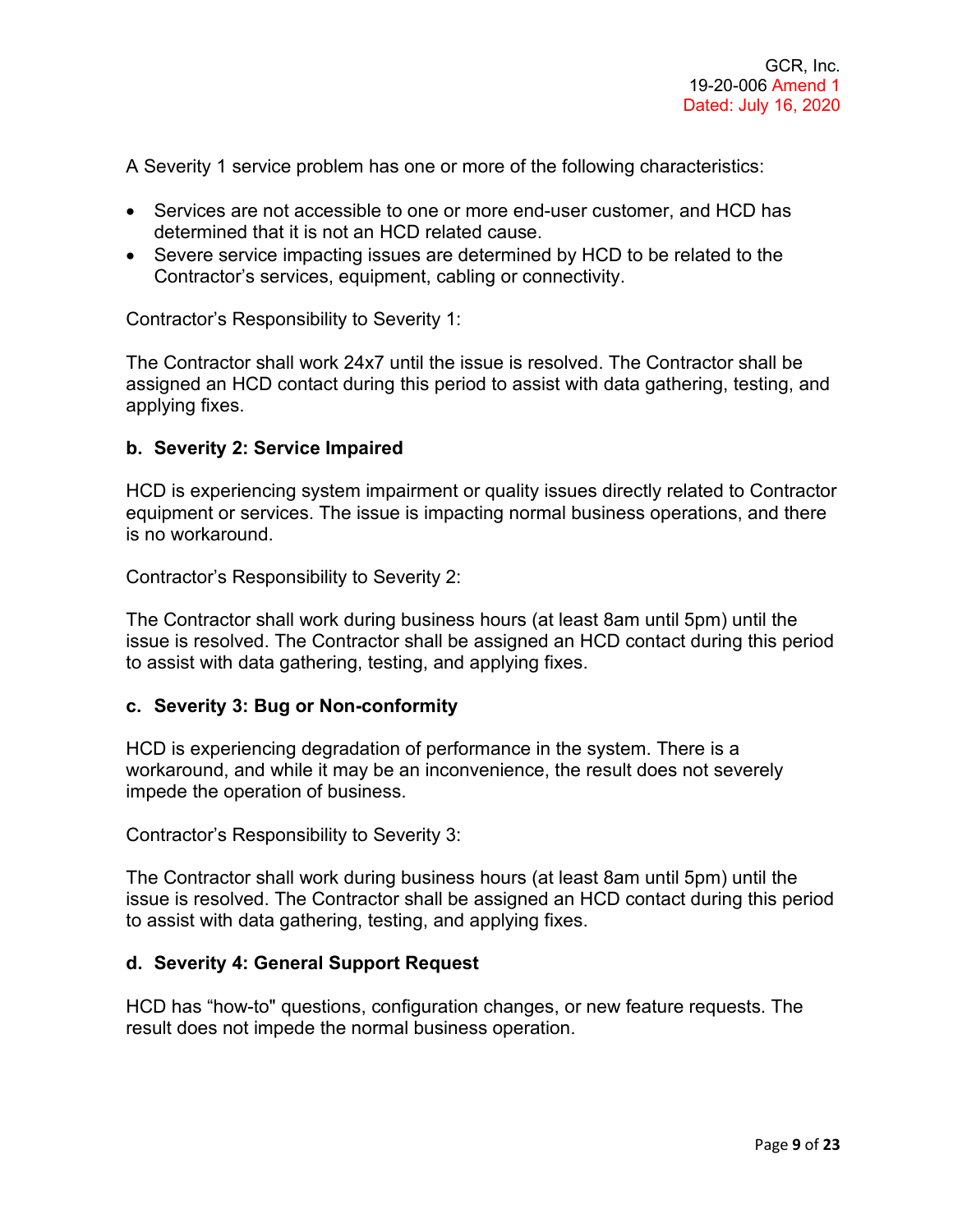Contractor's Responsibility to Severity 4:

Contractor shall follow the escalation process provided in Section 12.0, Escalation Process.

#### **e. The Contractor shall adhere to the following for a service problem workaround:**

- 1. A workaround is a temporary fix to either an Equipment or Software deficiency such that core business functionality is restored and there are no significant impacts that prevent the business from operating as intended. All workarounds shall be approved by HCD, in writing, prior to implementation.
- 2. HCD does not anticipate that suitable workarounds will be available for Severity Level 1 or Severity Level 2 deficiencies. However, HCD is willing to consider workarounds suggested by the Contractor for these Severity Levels on a caseby-case basis.
- 3. A workaround for a Severity Level 1, Severity Level 2, or Severity Level 3 deficiency, if approved by HCD, shall result in a reduction of the Severity Level by at least one (1) level. The written approval provided by HCD shall note the reduction of Severity Level(s).
- 4. All workarounds approved by HCD shall be identified, approved, and implemented within the identified Severity Level. The ultimate resolution or correction of the deficiency shall be implemented within the timeframes of the Escalation Process associated with the Severity Level that is specified at the time of HCD's approval of the workaround.

#### **13.0 CHANGE CONTROL PROCEDURES**

The Contractor shall coordinate in advance the scheduling of all HCD software releases. The Contractor shall establish and maintain a software request for change process.

The Contractor shall submit an HCD Request for Change Form, attached to this SOW as Attachment 3 at least 21 days in advance of proposed change implementation for HCD review and approval or rejection. In case of emergency request for change, the Contractor must notify the HCD Contract Manager for additional instructions.

The Contractor shall provide HCD with the request for change document containing finalized scope, estimated hours, and the schedule. The HCD Project Manager will review, prioritize project tasks, and the Contract Manager will approve the request for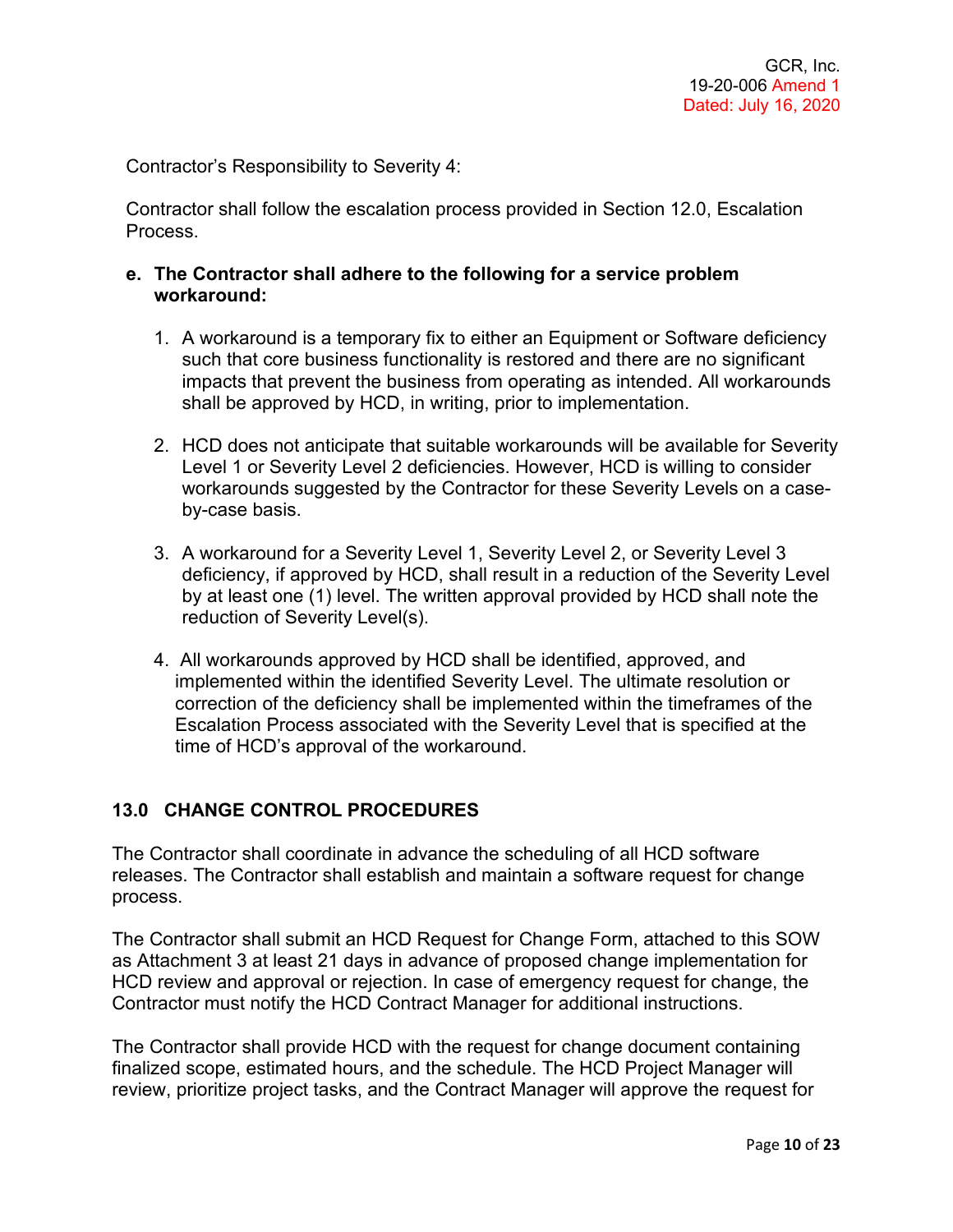change document. The Contractor shall be responsible for providing progress updates against the in-progress request for changes during the weekly meetings as well as in the weekly progress report to HCD. All requests for change must have prior approval by the HCD Contract Manager.

## **14.0 TASKS AND DELIVERABLES**

Specific tasks related to the scope include the following:

- 1. Project kick-off
- 2. Project Management Subject to the HCD approved implementation plan, progress meetings will include Contractor prepared detailed agendas and meeting minutes as appropriate. The Contractor shall prepare a progress report and conduct weekly status meetings with the state. The HCD Project Manager and Contractor will work together to define the scope.
- 3. Analysis and Design The Contractor shall work with HCD and the State to complete the gap analysis of needs and formulate System configuration and development needs into a final needs-based design plan. The Contractor must document functional and non-functional requirements to be reviewed and approved by HCD.
	- a. Data Dictionary The Contractor shall work with HCD, GMS system, and any other related system to develop a consolidated data dictionary, data mapping, and governance structure. This data dictionary shall be consistently updated for the duration of the contract.
- 4. Portal Design & Implementation The end user internet portal for RecoverCa.org will be designed with HCD's Communication team and implemented. (Implementation deadline) Notwithstanding any provision to the contrary in the Original Agreement, HCD will host the [www.recover.hcd.ca.gov](http://www.recover.hcd.ca.gov/) website and portal, which HCD shall continue to fully own. GCR will take all actions necessary to transfer control of the [www.recover.hcd.ca.gov](http://www.recover.hcd.ca.gov/) website and portal to HCD or to HCD's hosting provider, as directed by HCD, no later than July 17, 2020. HCD will make every reasonable effort to respond in a timely fashion to GCR to enable GCR to meet this deadline. If GCR does not meet the July 17 deadline due to HCD's failure to timely respond, then the deadline will be extended for a reasonable period not exceeding 14 days. GCR shall be responsible for its own costs associated with transferring the www.recover.hcd.ca.gov website and portal from GCR's hosting provider to HCD, or HCD's hosting provider, as applicable, and shall also take all actions necessary to timely effectuate and complete the transfer of all files, applications, security certificates, and related software to HCD's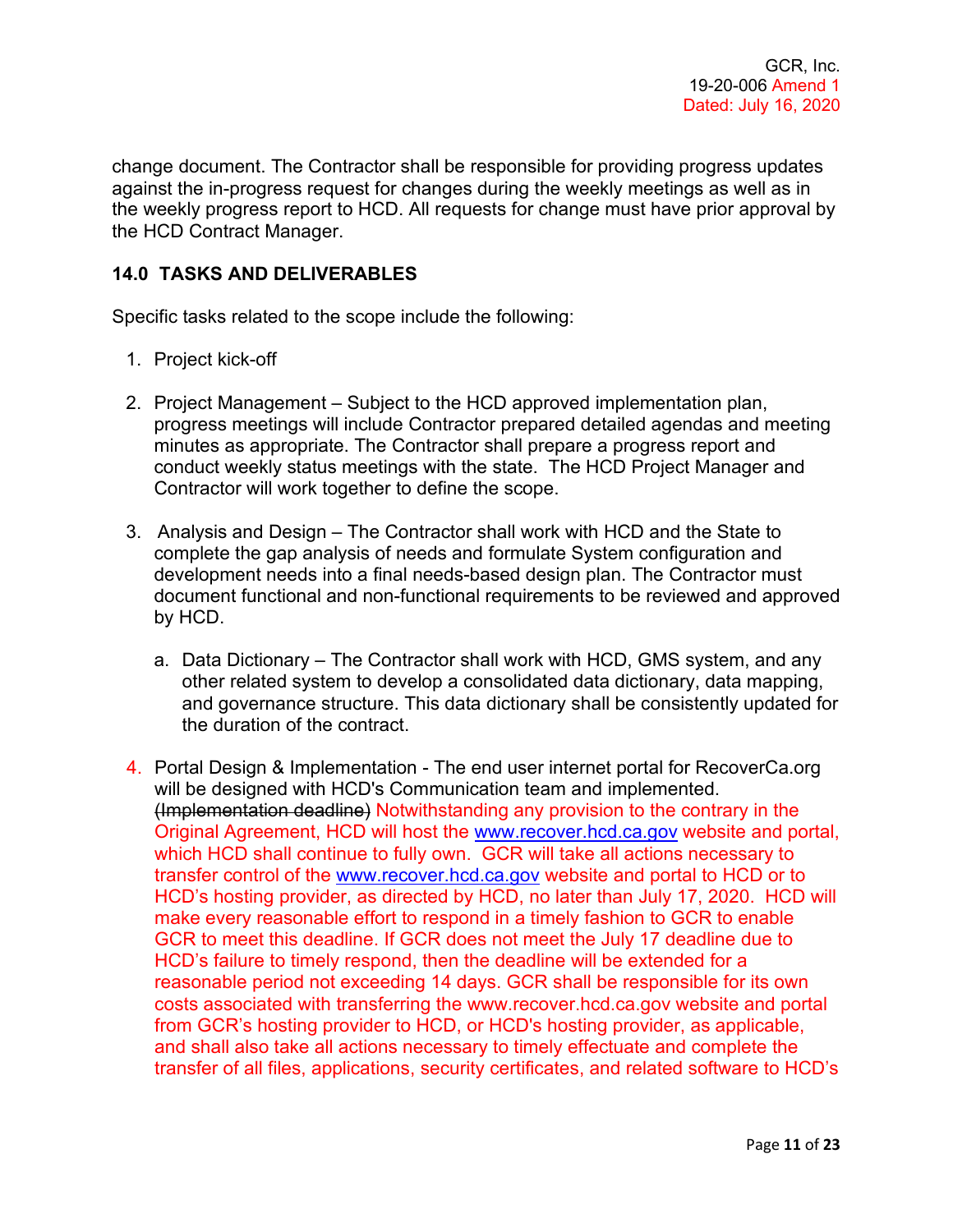hosting provider necessary for the www.recover.hcd.ca.gov website and portal to function as defined in the Agreement.

- 5. No later than July 17, 2020, GCR will ensure the System is branded for California.
- 6. Quality Management The Contractor shall be responsible for the professional quality, and timely completion of all activities to be executed under the Agreement and shall maintain quality assurance logs to be submitted weekly to the HCD Project Manager for review and approval. Contractor deliverables shall include the Quality Assurance Plan.
- 7. Training The Contractor will provide role-based training for all impacted HCD staff, both business and technical users, and external users carrying out the program management such as case managers, who will assist applicants in using the System. The Contractor will create role-based training plans. All plans, schedules, and documents including training materials, user guides and desk manuals created by the Contractor will be reviewed and approved by HCD.

All deliverables defined in Exhibit Q Deliverables Table will become property of HCD upon complete system implementation. The Contractor will do all the following:

#### **a. Pre-Go-Live:**

Train up to 15 program staff. The Contractor is not responsible for any lack of HCD internal users to train due to delays in hiring by HCD or the procurement of program vendors by HCD.

Create a Training Plan that includes the following:

- A roadmap with a schedule of training activities;
- A description of the types of training that will be conducted for the End User, System Administrator, Help Desk, Train-the-Trainer, Applicants, etc., the projected number of people to be trained and their job function, and the level of training required for each;
- A description of all training modes such as webinars, hands-on/classroom, regional workshops, online tutorials, help screens, etc. and their technical platforms;
- Develop and provide all training resources, including technical environments, class materials, process flows and procedures, user manuals, quick reference guides, online tutorials, help screens and other training aids;
- All user training materials will be provided prior to Go Live;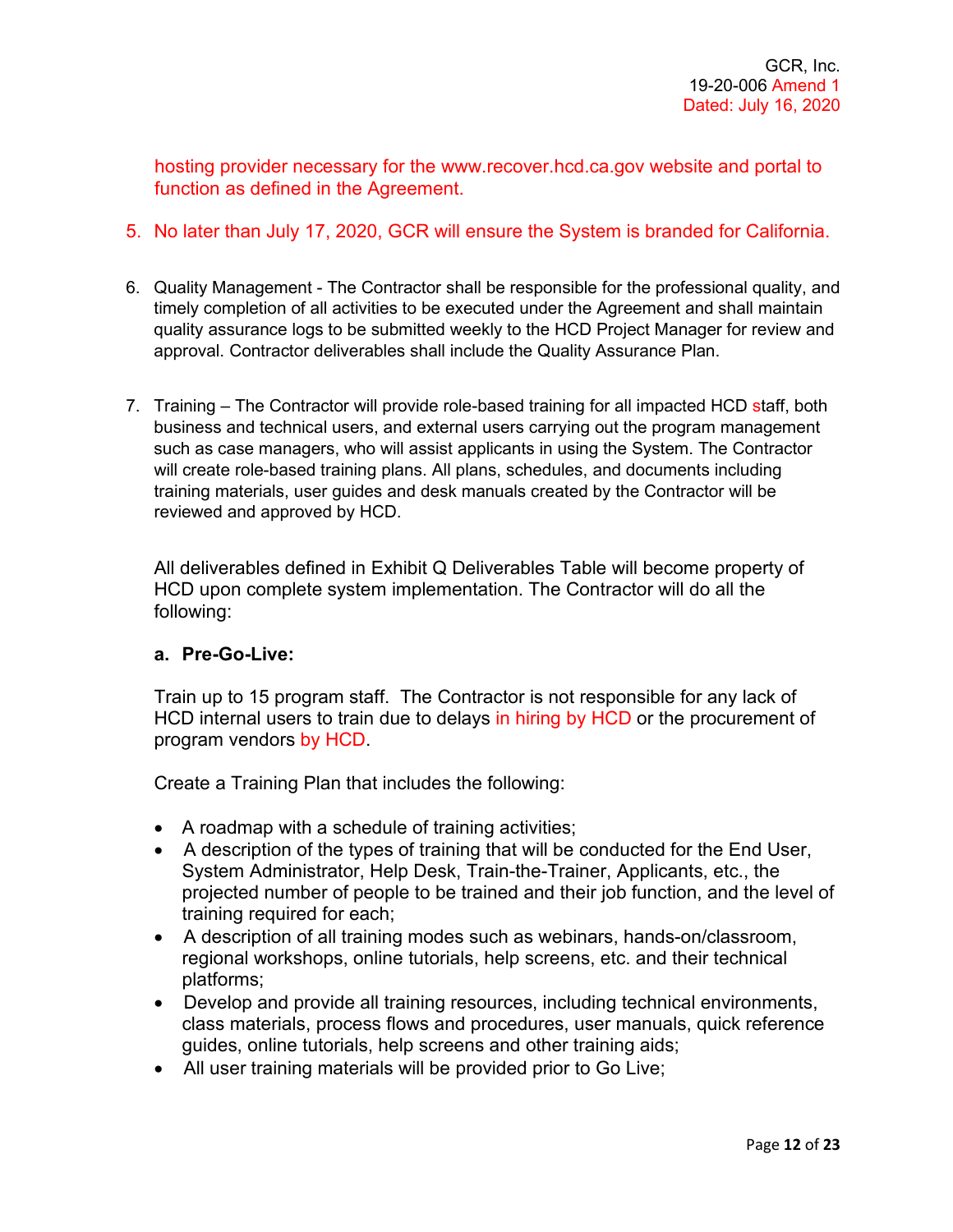- Update training materials and System and support documentation to reflect changes as they occur;
- Develop and implement evaluation and attendance tools; and
- Monitor ongoing training results and make training improvements as needed.

#### **b. Post-Go-Live:**

Complete two (2) end-to-end System trainings, with unlimited attendees, for HCD internal users and staff from procured contractors, to be scheduled at HCD's discretion;

Additional trainings for internal or external users, beyond the two discussed in the preceding sentence, will be presented as a change order to HCD in accordance with the change order procedures;

For any application changes that are outside the functionality identified in this Agreement, provide training for such changes; the cost of said training will be included in the level of effort estimate associated with the changes to be presented to HCD as a change order. The "level of effort estimate" will encompass the estimated effort required to complete the proposed application changes, provide any training for such changes, and update training materials and System and support documentation accordingly. A "level of effort estimate" will be presented to HCD with any submitted change order for requested work that is outside the scope of the Agreement.

- 7. Implementation The Contractor shall be responsible for providing support to HCD during the implementation of any new or enhanced software components developed under the Agreement.
- 8. Project Closeout Upon complete system implementation the Contractor shall comply with the project completion criteria below:
	- The Contractor and HCD shall conduct a project closeout meeting, at which time the Contractor shall submit to the HCD Project Manager a concluding status report indicating that all work and deliverables have been successfully completed according to the requirements defined.
- 9. Support and Maintenance Support and maintenance of system and any upgrades shall be part of the maintenance duties that are part of this Statement of Work.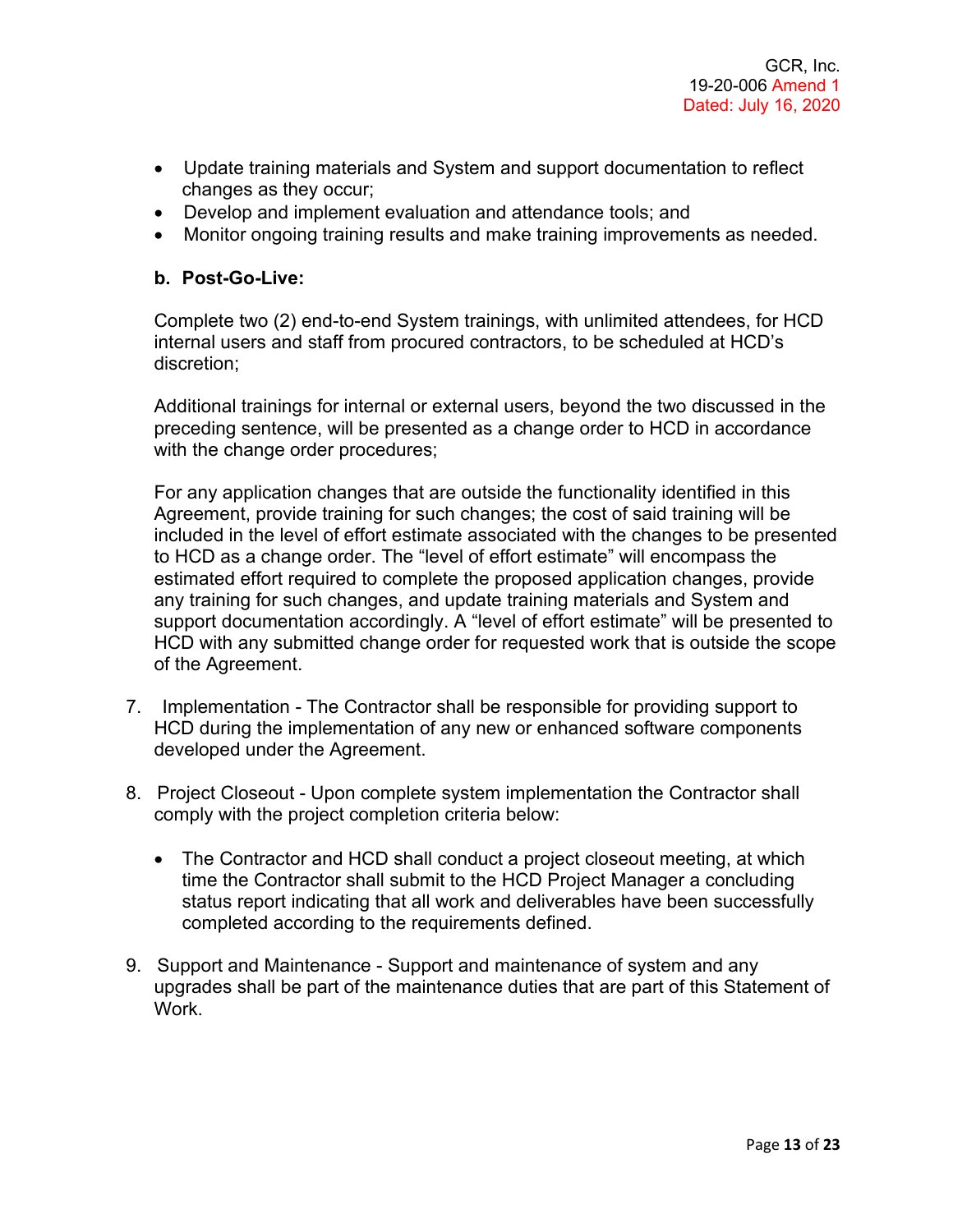## **15.0 DELIVERABLE ACCEPTANCE CRITERIA**

All concluded work shall be submitted for review and acceptance or rejection to the HCD Project Manager through the use of the Deliverable Acceptance Document (DAD). The Contractor shall provide an approved DAD, which will be signed by the HCD Project Manager upon completion of a deliverable as listed in Exhibit Q Deliverables Table. Signed acceptance is required from the HCD Project Manager and Contract Manager before submitting an invoice for payment. Refer to Section 11.0 Contractor Roles and Responsibilities, for identification of the individual required to sign for acceptance of deliverables under this Agreement. Deliverables rejected by the Contract Manager will be governed by the Corrective Action Plan.

## **16.0 UNANTICIPATED TASKS**

The Agreement amount includes a limited budget for unanticipated tasks within the scope of the Agreement. The limited budget is fixed and not to exceed ten percent (10%) of the base contract amount. These funds may be used at HCD's discretion. Unanticipated tasks will be contracted on an as-needed basis and shall be optional throughout the base term of the Agreement. Work for unanticipated tasks will be assigned and agreed to in writing by the Contractor and HCD via a Work Order Authorization (WOA) before the work can commence. The WOA form is provided in Attachment 5, Work Authorization Form. The rates for unanticipated tasks shall not exceed the original bid rates listed in Cost Workbook Exhibit R – Unanticipated Tasks Budget.

#### **16.1 WORK ORDER AUTHORIZATION**

During the course of the Agreement, HCD may specify additional Statement of Work to be completed by the Contractor.

- a. All work identified in the Statement of Work shall be initiated using Work Order Authorization (WOA). Each WOA shall include a description of the task and deliverable and the number of estimated hours, by person, to complete the work.
- b. The additional statement of work may include but not limited to additional services, value-add feature, new technology product, enhanced service offering, and expansion of capabilities.
- c. The Contractor will not begin work on a deliverable until HCD and the Contractor's Project Manager have approved the WOA's deliverables. The start of work will occur upon the start date of the WOA or upon approval by the Contract Manager whichever occurs later.
- d. All work performed pursuant to a WOA shall be subject to the terms, conditions, and requirements of this Agreement.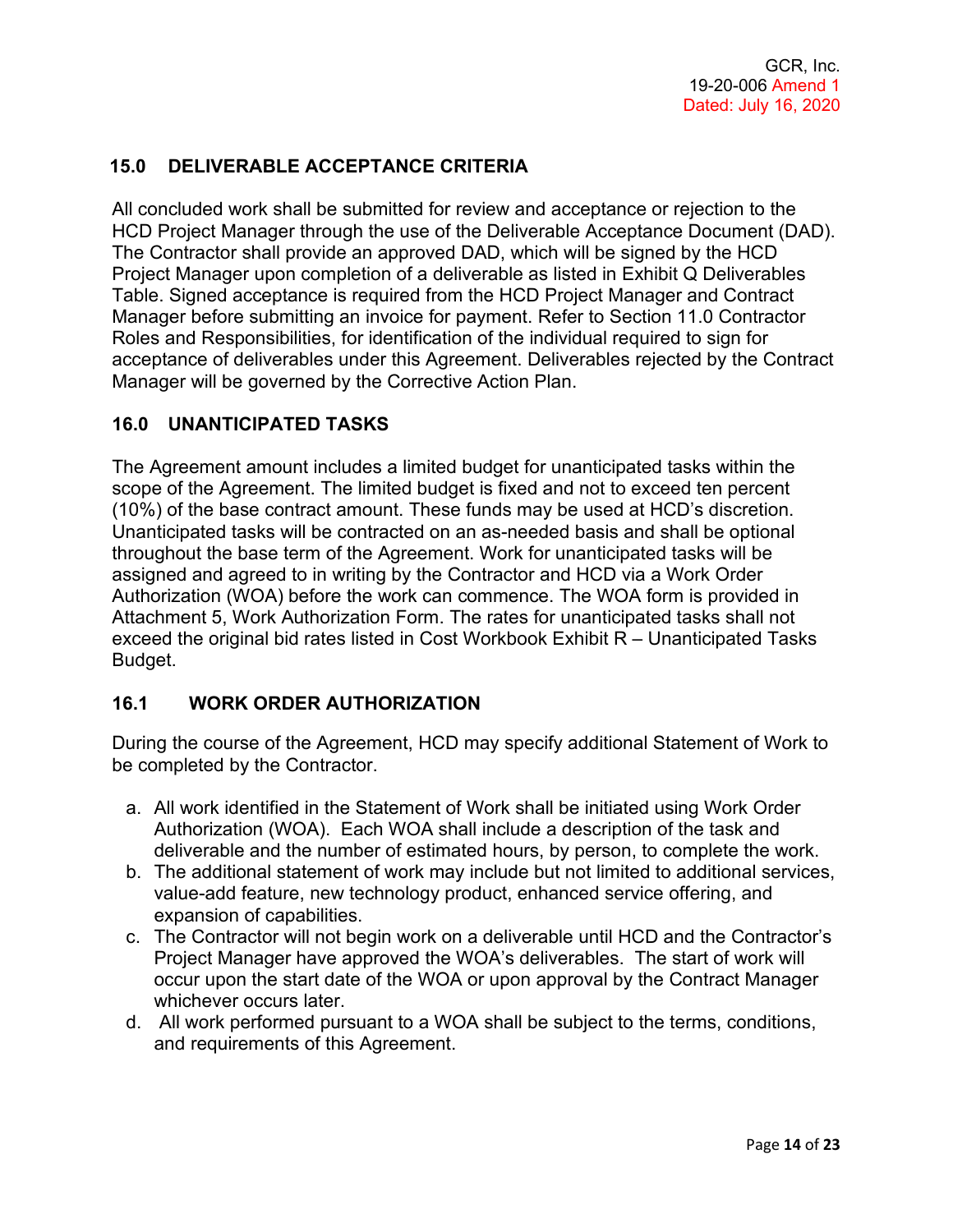## **17.0 DATA HANDLING AND OWNERSHIP**

Data will be secured and protected using standards and best practices. Please see the attached ITN Resource Links document.

HCD owns the data stored within the System.

Any data changes made within the system will be reflected in the system in real-time.

The Systems covered by this Invitation to Negotiate (ITN) contain information that HCD considers confidential. Accordingly, information contained within the System may not be disseminated, sold or disclosed.

HCD may require that the Contractor, as well as any authorized subcontractor(s), execute an HCD approved confidentiality agreement (Exhibit I).

#### **18.0 SECURITY**

It will be a violation of the provisions of the Agreement for the Contractor or Contractor's employee(s), or any Subcontractor or employee thereof, to remove or alter any record or copy for any purpose other than a backup of on-line data as provided herein.

Should it be determined that any equipment or software used by the Contractor under the terms of this Agreement is damaged, it shall be the Contractor's responsibility to repair or replace the software or equipment, without cost to HCD.

The System shall adhere to the security guidelines and policies stated in the following attached documents:

SAM – INFORMATION SECURITY (Office of Information Security) 5300 <https://www.dgs.ca.gov/Resources/SAM/SAMTOC>

NIST Special Publication 800-53, Security and Privacy Controls for Federal Information Systems and Organizations <https://nvlpubs.nist.gov/nistpubs/SpecialPublications/NIST.SP.800-53r4.pdf>

FIPS PUB 199, FEDERAL INFORMATION PROCESSING STANDARDS PUBLICATION – <https://nvlpubs.nist.gov/nistpubs/FIPS/NIST.FIPS.199.pdf>

#### **19.0 DISASTER RECOVERY**

The Bidder's disaster recovery plan must be implementable and must include:

• Contractor shall provide Backups Daily (Based on a Pacific Time Zone)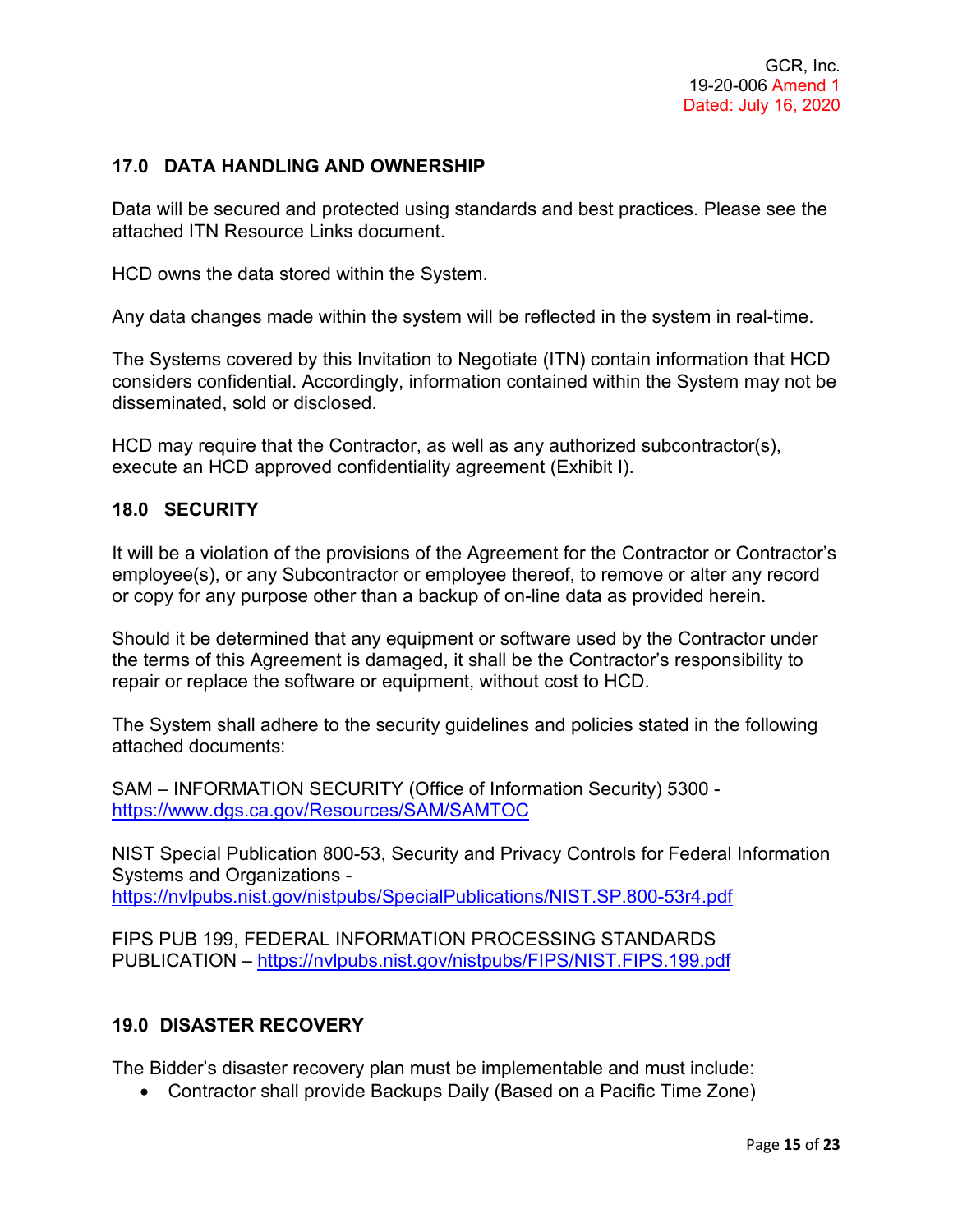- For disaster recovery purposes, there shall be multiple backups (2 or more) in different physical geographical locations within the continental U.S.
- The backups and restores shall be tested on a regular basis.
- Business Continuity In case of a disaster business must resume within 24 hours.
- Bidder's processes and procedures for the disaster recovery of the system
- Coordination with HCD Communication with HCD stakeholders

## **20.0 COMPATIBILITY AND INTERFACE**

The system shall interface with existing financial and grant management applications. Interface properties will be determined based on application capabilities.

An onsite gateway server should not be required to interface with the System provided by the Contractor.

## **20.1 API (Application Program Integration)**

The OOR developer must request the API's from our HCD's GMS application to successfully integrate the OOR application with the GMS application. The OOR developer must provide their its own API's to integrate with HCD's GMS application. The API's shall be used to integrate the two software systems to optimize efficiency between the OOR and GMS applications. The OOR developer must use the GMS API's to extend their web applications to push and pull data into and from the GMS application. The data sync process shall be automated. Multiple web browsers such as Internet Explorer and Google Chrome must be supported in the OOR and GMS production environment. All data traffic between the OOR and GMS applications must be secured and, if possible, encrypted. API testing must be completed before integrating the production OOR and GMS applications. Integration between eGrants and the GMS application will occur via flat file transfer. This will apply to deliverables 2.3.1 and 2.3.2.

#### **20.2 Reporting**

Solution(s) system data should be extractable by third party reporting tools like Power BI, Crystal reports or Oracle reports. Though COTS systems provide out of the box reporting capabilities, some reports may require access to multiple systems. The data should be in a readable format and not encrypted.

#### **21.0 SYSTEM IMPLEMENTATION GUIDANCE AND APPROACH**

The Contractor will work with HCD to identify and understand its processes and procedures in order to provide advice on the best ways to integrate those processes and procedures with the proposed software solutions. This includes advising on System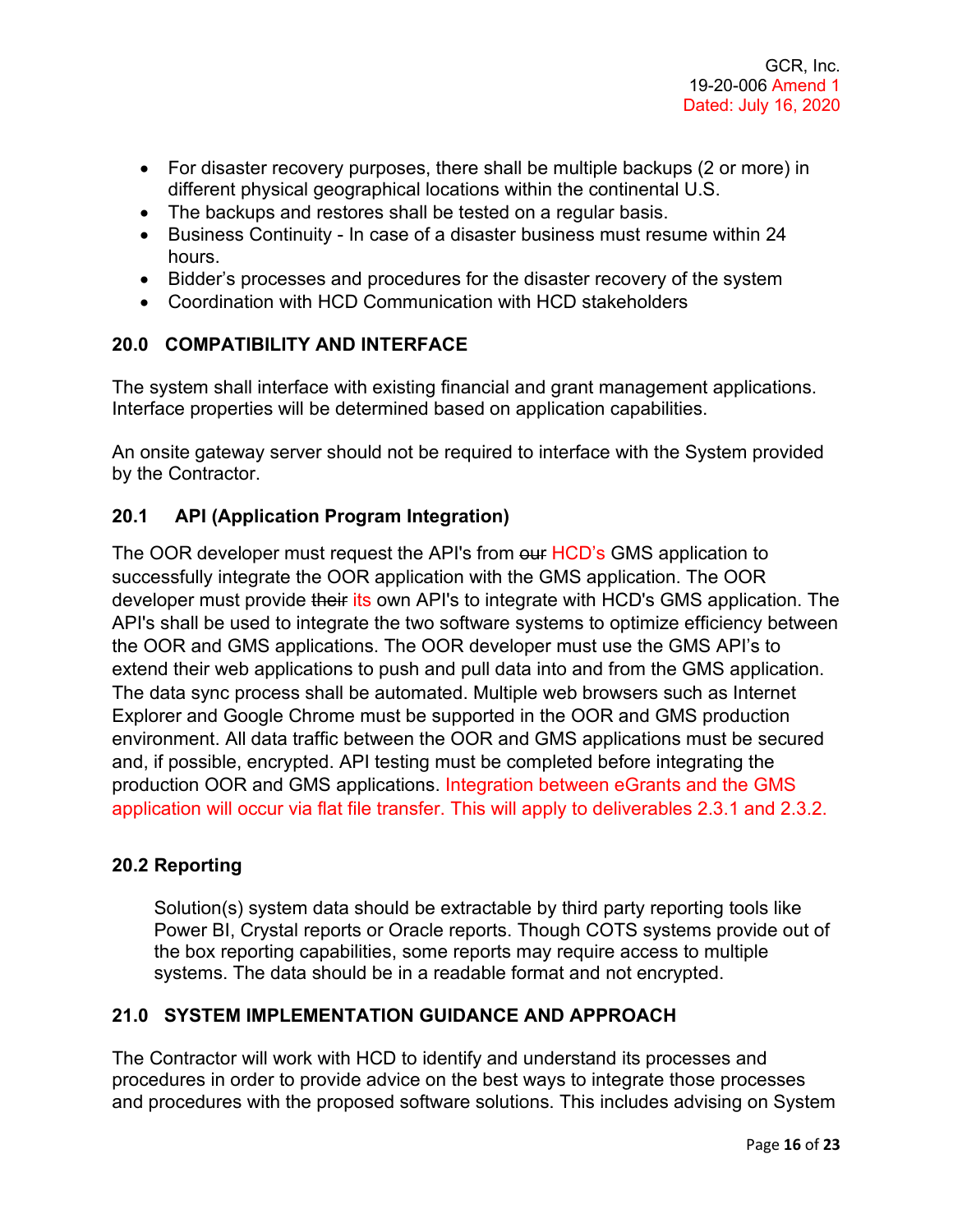best practices, providing guidance on enhancing and automating processes and procedures based on software capabilities, and consulting on how to overcome identified challenges of current practices and procedures by utilizing the software capabilities. See the Bidder Requirements Spreadsheet, Exhibit P for details.

The Contractor will prepare an implementation plan for review and approval by HCD. The implementation approach shall result in minimal impact to existing HCD operations – staff outside of key project management and support staff should not be adversely impacted by the design and implementation of the System with the exception of staff training and system testing. The Contractor will include offsite and onsite Contractor staffing expectations in the implementation plan.

#### **22.0 TECHNOLOGY REFRESH**

The Contractor will coordinate all software updates and upgrades with HCD. All software updates and upgrades shall be scheduled in advance so as to eliminate or minimize disruption to HCD and any other users of the system.

Change notes/documentation shall be provided to HCD prior to implementation.

Training will be administered by the Contractor. Training shall be included for any major update that will change workflow processes or navigation in the System.

Technology refresh shall include updated technology requirements from HUD, including, but not limited to:

- a. Updates regarding the handling of personally identifying information (PII) data
- b. Updated reporting requirements, such as new national objectives, new area benefit data, and update fund management requirements
- c. Updated standard HUD forms (if formatted forms are available)
- d. Updates to the federal program reporting systems and interfaces

Contractor is responsible for remaining current on technological changes in federal program management requirements. The contractor and HCD will negotiate implementation of technology refreshes through the work order authorization process.

## **23.0 SYSTEM TESTING AND ACCEPTANCE PROCEDURES**

The Contractor shall produce a Quality Assurance Plan to include a test strategy, test plan, test scripts, and acceptance test procedures that will be reviewed and approved by HCD.

The System must include a test environment. The user acceptance testing environment shall be refreshed with production data as requested by HCD.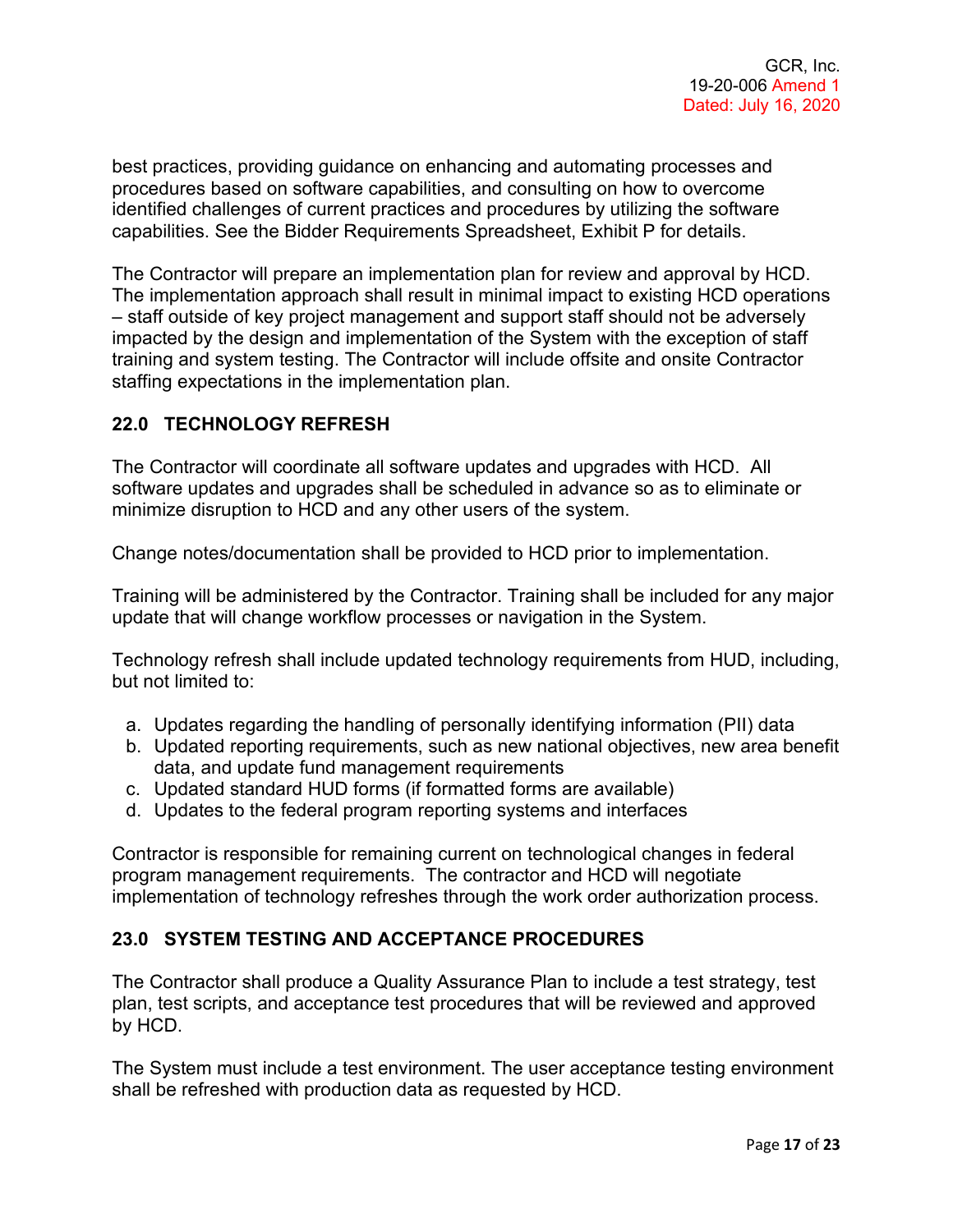The Contractor and HCD will work together to develop test cases and test scripts (including User Acceptance Testing), which will be reviewed and approved by the HCD Project Manager. The Contractor shall submit the test/performance results in a readable report. The Contractor will ensure that each test cycle is completed with no blocker, critical, or major defects before moving to the next testing phase.

The Contractor must trace test scripts and testing results to the requirements.

## **23.1 ACCEPTANCE TESTING**

The Contractor must conduct user acceptance testing sessions on-site. The Contractor shall be required to facilitate user acceptance testing on any new or enhanced software components developed under this Agreement as approved by the HCD Contract Manager.

Acceptance testing is intended to ensure that the services acquired under this Agreement result in successful and continued satisfactory levels of performance throughout the term of this Agreement. The products and services acquired shall conform to HCD's requirements in this Agreement, while meeting performance standards and warranties.

The Contractor will ensure that each test cycle is completed with no blocker, critical, or major defects before moving to the full system acceptance phase.

#### **23.2 FULL SYSTEM ACCEPTANCE**

"Full system acceptance" is defined as 30 continuous calendar days of error-free processing following complete system implementation. 'Full system acceptance' is defined as receipt by GCR of written confirmation from HCD of error-free processing of the System following complete system implementation. Complete system implementation will occur no later than July 17, 2020.

"Error-free processing" means the installed System is operating in a manner meeting all of the technical requirements of this Agreement, with no work-around or manual intervention required, and free of errors deemed by HCD to be of Severity levels 1, 2, and 3, as defined in Section 12.1, Severity Definitions. Severity level 4 errors will not impede full System acceptance.

At such time as GCR has received HCD's unconditional written confirmation of errorfree processing as described in this section, GCR may commence invoicing for the maintenance and operations charges in the month following such full system acceptance.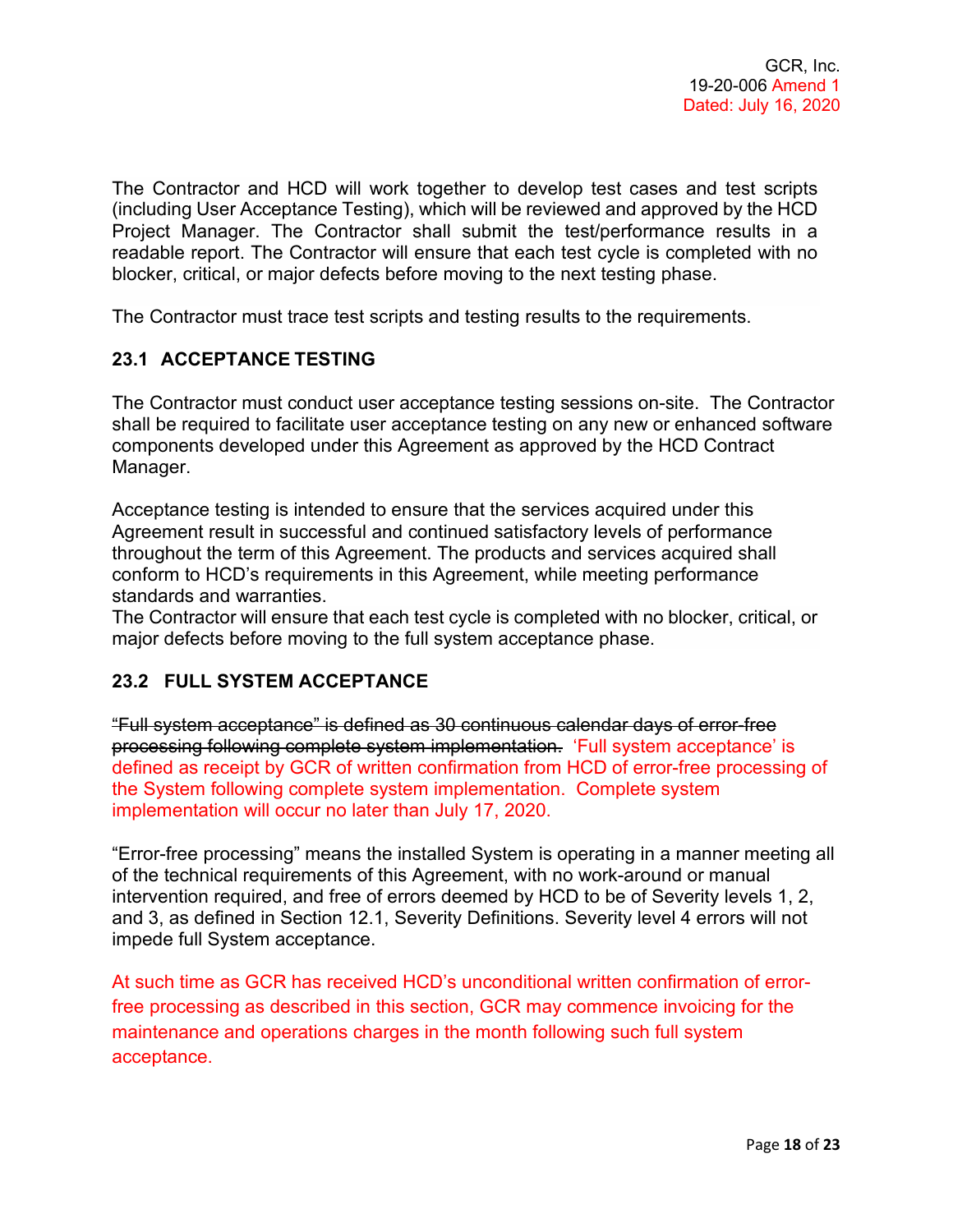## **24.0 CORRECTIVE ACTION PLAN**

HCD will be the sole judge of the acceptability of all work performed, all work products produced, and services provided by the Contractor. Should the work performed, or products or services produced by the Contractor fail to meet the Agreement requirements, the following initial process will be employed, except as provided otherwise in the Agreement:

- 1. HCD will notify the Contractor in writing within ten (10) business days after discovery of any acceptance problems by identifying the specific inadequacies and/or failures in the services performed and/or the products produced by the Contractor.
- 2. The Contractor will, within five (5) business days after initial problem notification, respond to HCD by submitting a written detailed explanation describing precisely how the identified services and/or products adhere to and satisfy all applicable requirements, and/or a proposed corrective action plan to address the specific inadequacies and/or failures in the identified services and/or products.
- 3. HCD will, within five (5) business days after receipt of the Contractor detailed explanation and/or proposed corrective action plan, notify the Contractor in writing whether it accepts or rejects the explanation and/or plan. If HCD rejects the explanation and/or plan, the Contractor will submit a revised corrective action plan within three (3) business days of notification of rejection.
- 4. HCD will, within three (3) business days of receipt of the revised corrective action plan, notify the Contractor in writing whether it accepts or rejects the revised corrective action plan proposed by the Contractor.
- 5. If a Contractor project component or deliverable is rejected three (3) times by HCD, the Cure Notice process will follow.

#### **25.0 CURE NOTICES**

HCD will issue a written cure notice to inform the Contractor in the event the Contractor fails to meet an Agreement requirement or performance requirement. The cure notice will give the Contractor ten (10) calendar days to remedy the identified condition or deficiency. If the condition or deficiency is not corrected to HCD's satisfaction within this period, the Contractor may be declared in material default by HCD and HCD may exercise its various rights and remedies under the Agreement, up to and including terminating the Agreement.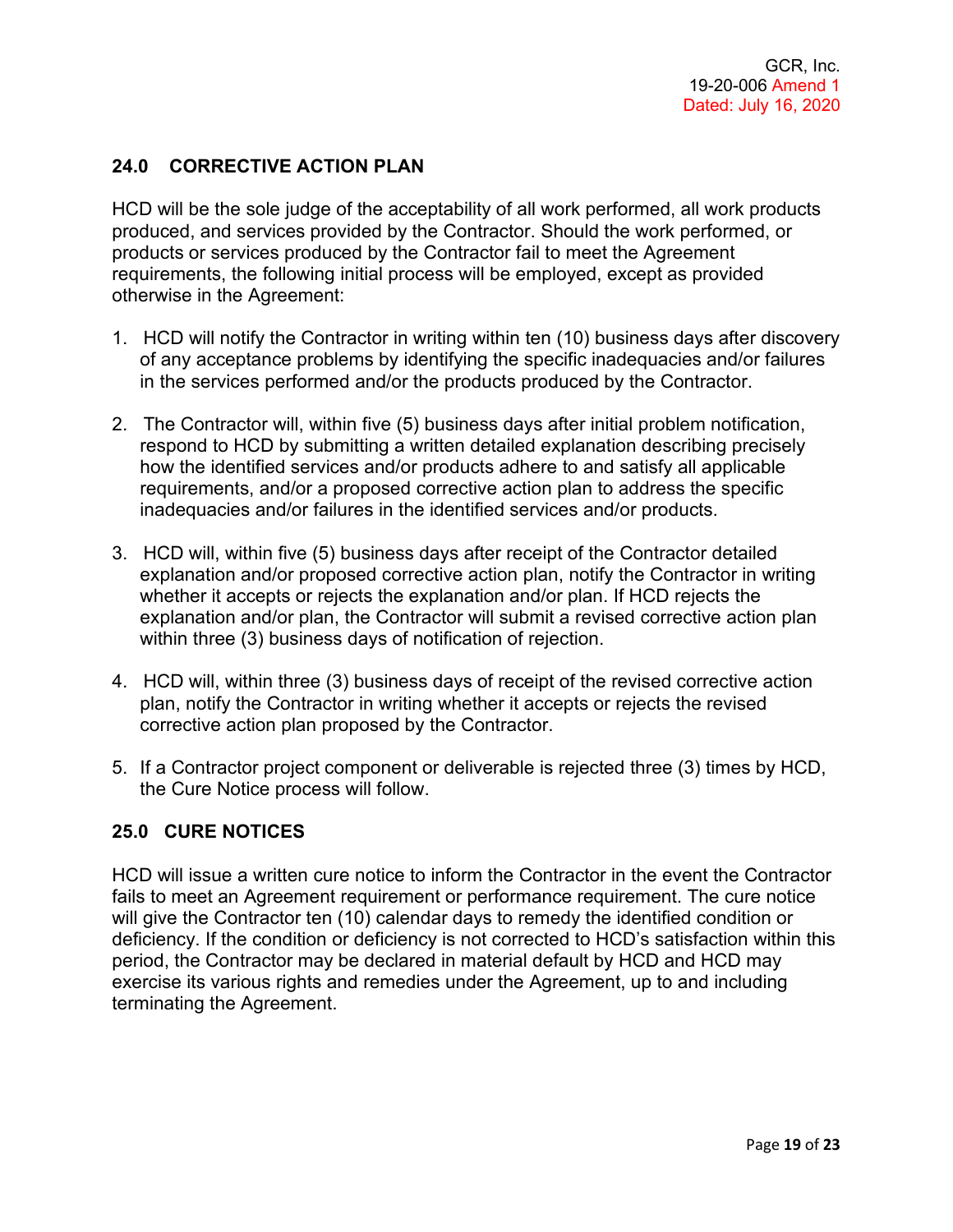## **25.1 TRIGGERS FOR A CURE NOTICE**

Cure notices may be triggered by the any of the following conditions, or other conditions that arise in Contractor's performance of the Agreement:

- 1. The Contractor continues to miss agreed-upon deadlines or fails to follow the Escalation and/or Corrective Action Plan processes;
- 2. Demonstrable evidence exists that the work is not being accomplished in accordance with the terms hereby;
- 3. Quality of deliverables does not meet HCD's standards;
- 4. The Contractor is non-responsive to HCD requests;
- 5. The system suffers consistent and severe deficiencies such that the system is not, in the HCD's subjective opinion, meeting HCD's needs or satisfying the Contractor's requirements under the Agreement.

#### **26.0 TRAINING**

There will be The System will have a variety of different users with different roles and permissions. This includes internal HCD users, such as system administrators, super users, grant managers, and reviewers, and external users, such as, project managers, and reviewers. The Contractor must provide a training environment that is separate and apart from the user acceptance environment and production environment. The Contractor must be able to train and provide support for System administrators on the full scope of the System and also train and provide support for HCD staff users on how to utilize the System and facilitate HCD's workflow as applicable to their roles. Additionally, the Contractor must be able to provide instructional documentation for the System that can be customized, as needed, for the other user types and their more limited roles and permissions.

Training, ongoing support, and instructional documentation may be in the form of one‐ on‐one training, as needed and appropriate; manuals; instructional videos; user groups or contractor‐led discussion boards; or other. HCD shall have the right to approve the method of training, support, and the forms of documentation. All users must have access to training and instructions to complete basic functions through the system, including, logging in, completing forms, uploading documentation, submitting forms and documentation, and initiating and responding to System managed communications.

All training methods and materials must be approved by HCD. Training to be provided to the following: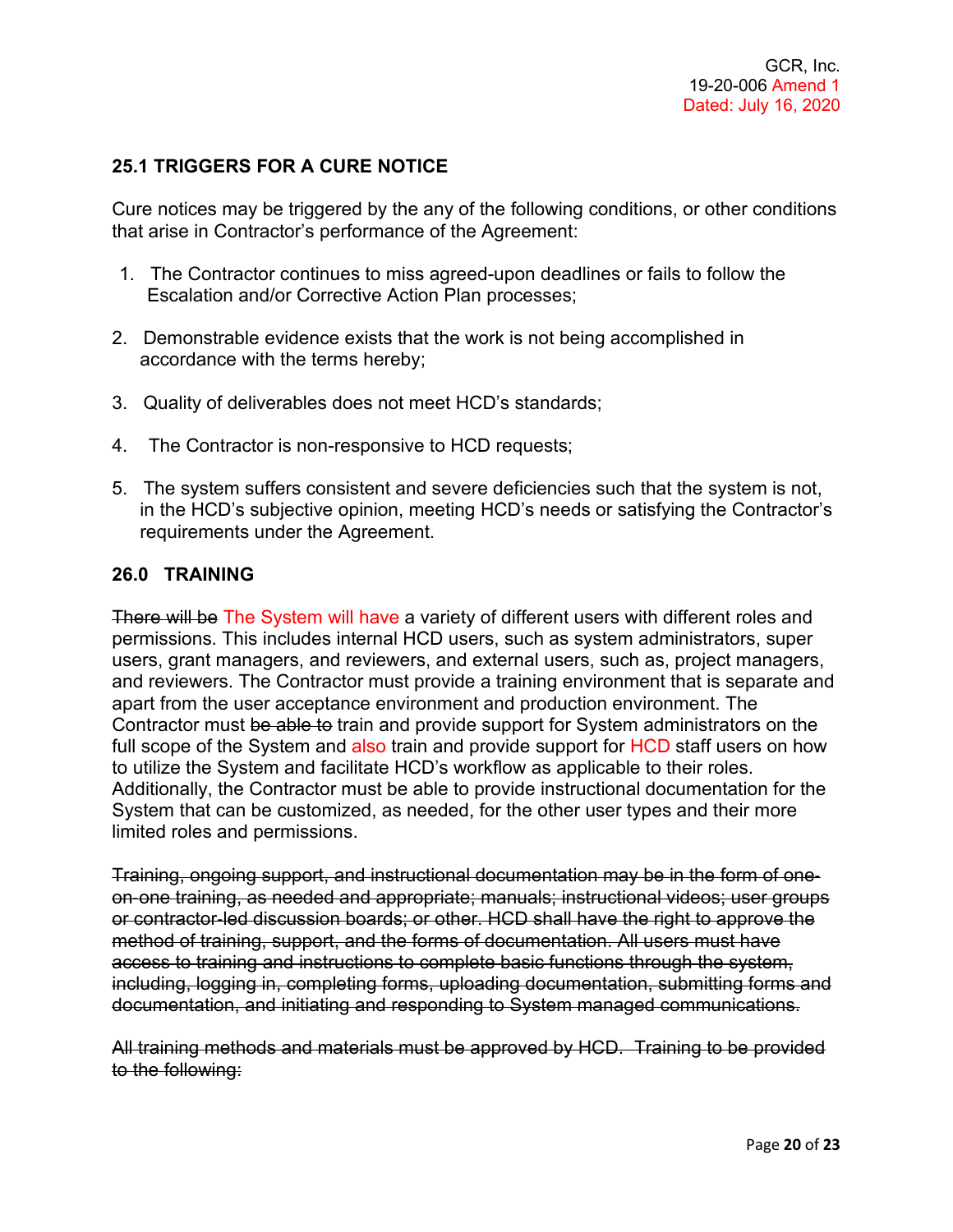The methods of training, support, and the forms of documentation will be detailed in the Training Plan, discussed in Section 14 of this Exhibit, and be mutually agreed upon by HCD and the Contractor.

Pre-Go-Live training is to be provided to the following. The Contractor is not responsible for any lack of HCD internal users to train due to delays in hiring by HCD or the procurement of program vendors by HCD.

- 1. HCD external users at least two (2) two webinars for external user training to be posted to HCD's website and linked to the System portal.
- 2. Approximately 15 HCD internal end users. Scheduling of these training sessions to be reviewed and approved by HCD and will be scheduled at HCD's discretion.
- 3. Up to five (5) system super users. Duties may include, but not be limited to:
	- a. HCD's first line of support for System issues for both our internal and external users.
	- b. Liaise with the Contractor to maintain the reporting and dashboard infrastructure for the organization
	- c. Interact with users and evaluate System issues
- 4. Three (3) HCD product administrators. The duties of these product administrators may include but not be limited to:
	- a. Set up administrator and user accounts
	- b. Provide advice and training to end-users
	- c. This is a hands–on, senior technical position with Subject Matter Expertise (SME) on the implemented System
	- d. Liaise with the Contractor to plan and coordinate testing changes, upgrades, and new services, ensuring the System will operate correctly in current and future environments
	- e. Liaise with the Contractor for problem management activities such as issue resolution and root cause analysis

# **27.0 MAINTENANCE, OPERATIONS, PERFORMANCE**

The Contractor shall be responsible for System stability during the term of the Agreement. Within the Maintenance & Operations (M&O) Plan, service level and performance level requirements shall establish clear relationships between HCD and the Contractor, set service goals, and provide a framework for continuous analysis and improvement. The service level and performance level requirements also establish key performance indicators that shall be used to demonstrate the effectiveness of a service.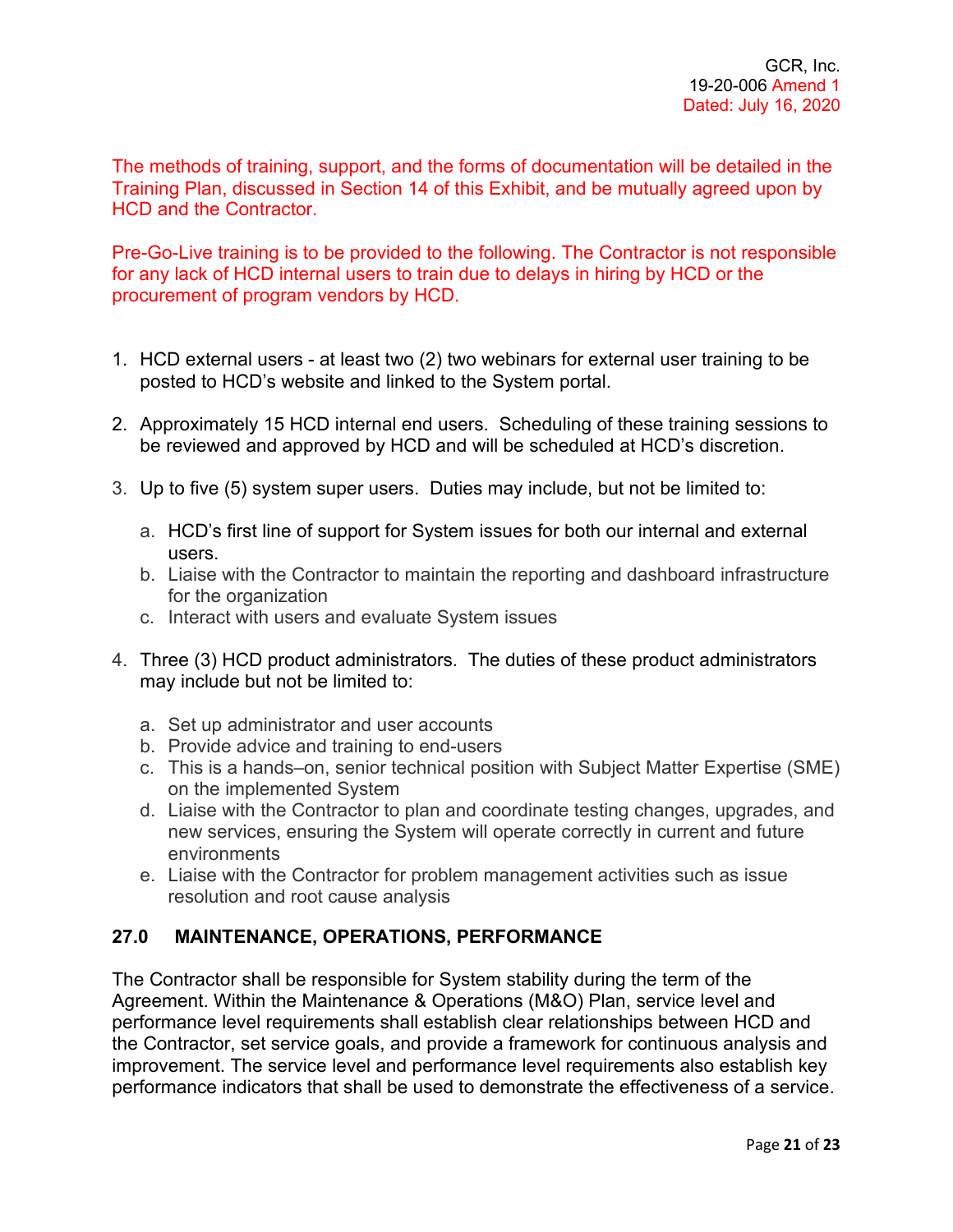By tying performance to measurable metrics, HCD and the Contractor shall find it easier to identify service performance problems.

The System should not suffer degradation of service during system backup or maintenance functions.

A copy of the most current HCD production data must be transferred or backed-up to an HCD designated network location or locations on an agreed schedule to be approved by HCD's Project Manager. All HCD data, whether residing in the cloud, on Contractor's equipment, or on HCD's designated backup network location, is and shall be at all times remain the sole property of HCD.

## **27.1 MAINTENANCE & OPERATIONS SERVICES**

The Contractor shall perform M&O Services within the contractually agreed upon service and performance levels for the period of performance during the Agreement term identified in SOW Section 4.0 Term of Agreement. The Contractor shall perform operational activities which include installing, configuring, managing and monitoring the services, System, equipment, and software that comprise the OOR solution. The Contractor shall perform preventive maintenance such as repair and testing of application defects, application tuning, component upgrades, and database reorganizations. The Contractor shall test Acceptance procedures, and the Contractor's Quality Assurance changes to the environment as described in SOW Section 23.0, System Testing and Acceptance Procedures. The Contractor shall actively monitor, manage and operate the system availability, performance, and capacity. The Contractor shall be transparent with the operations of the System by reporting system status verbally, in writing, and through automated tools to the State. The Contractor shall be responsible for updating the Data Dictionary with any changes that are made Post-Go-Live.

#### **28.0 HELP DESK**

Contractor shall provide System support via phone, email, and online to be available during standard business hours – Monday through Friday 7 am to 6 pm Pacific Time, excluding federal holidays.

The Contractor will provide Help Desk support for System related issues and queries while HCD staff manage program related issues and queries.

#### **29.0 SERVICE LEVEL AGREEMENTS (SLAS)**

Contractor must ensure 99.9% uptime of the system at all times.

Contractor must provide written description of any major outages (including description of root-cause and fix) resulting in greater than 1-hour of unscheduled downtime per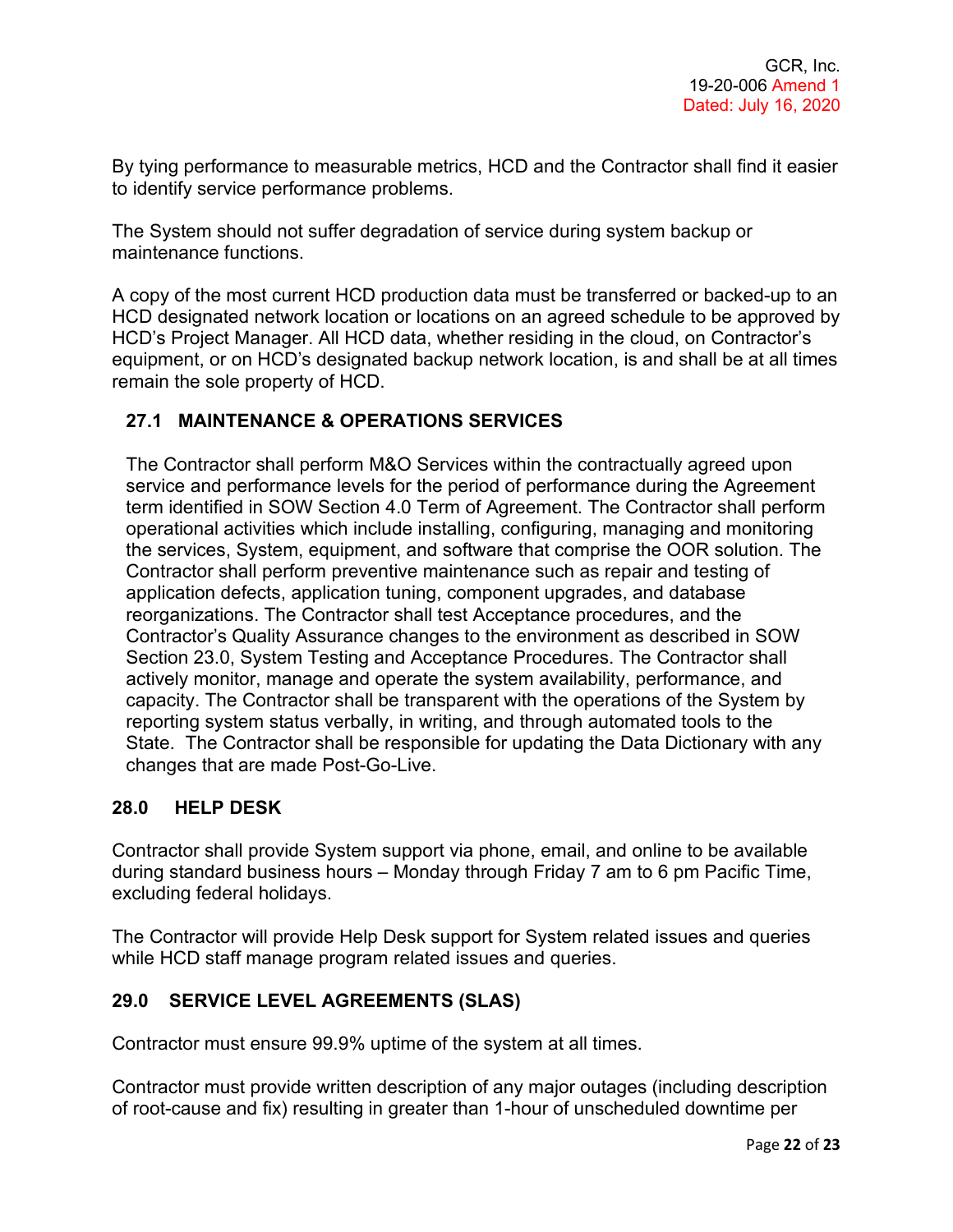incident within a month. For additional information regarding SLAs, please see Appendix B Legal Provisions and Other Requirements.

#### **30.0 PROJECT PAYMENT TERMS**

In accordance with Public Contract Code, §12112, the State will withhold, from each invoiced payment amount to the Contractor, an amount equal to ten percent (10%) of the payment per the SOW.

The payment schedule for the OOR system implementation is deliverables-based except for Maintenance and Operations and Help Desk services which are paid monthly in arrears at the rates indicated in Cost Worksheet #7

## **31.0 SELECT LEGAL PROVISIONS AND OTHER REQUIREMENTS**

Select legal provisions and other contractual requirements that will be incorporated into the Agreement are set forth in Exhibit C (Bidder Declaration) Legal Provisions and Other Requirements hereto and incorporated herein. This is not an exhaustive list of all provisions that will be contained in the Agreement to be signed by all parties.

## **32.0 ATTACHMENTS TO THE STATEMENT OF WORK**

- Attachment 1- Deliverable Acceptance Document
- Attachment 2- Deliverable Expectations Document
- Attachment 3- Change Request Form
- Attachment 4- OOR Process Flow
- Attachment 5- Work Authorization Form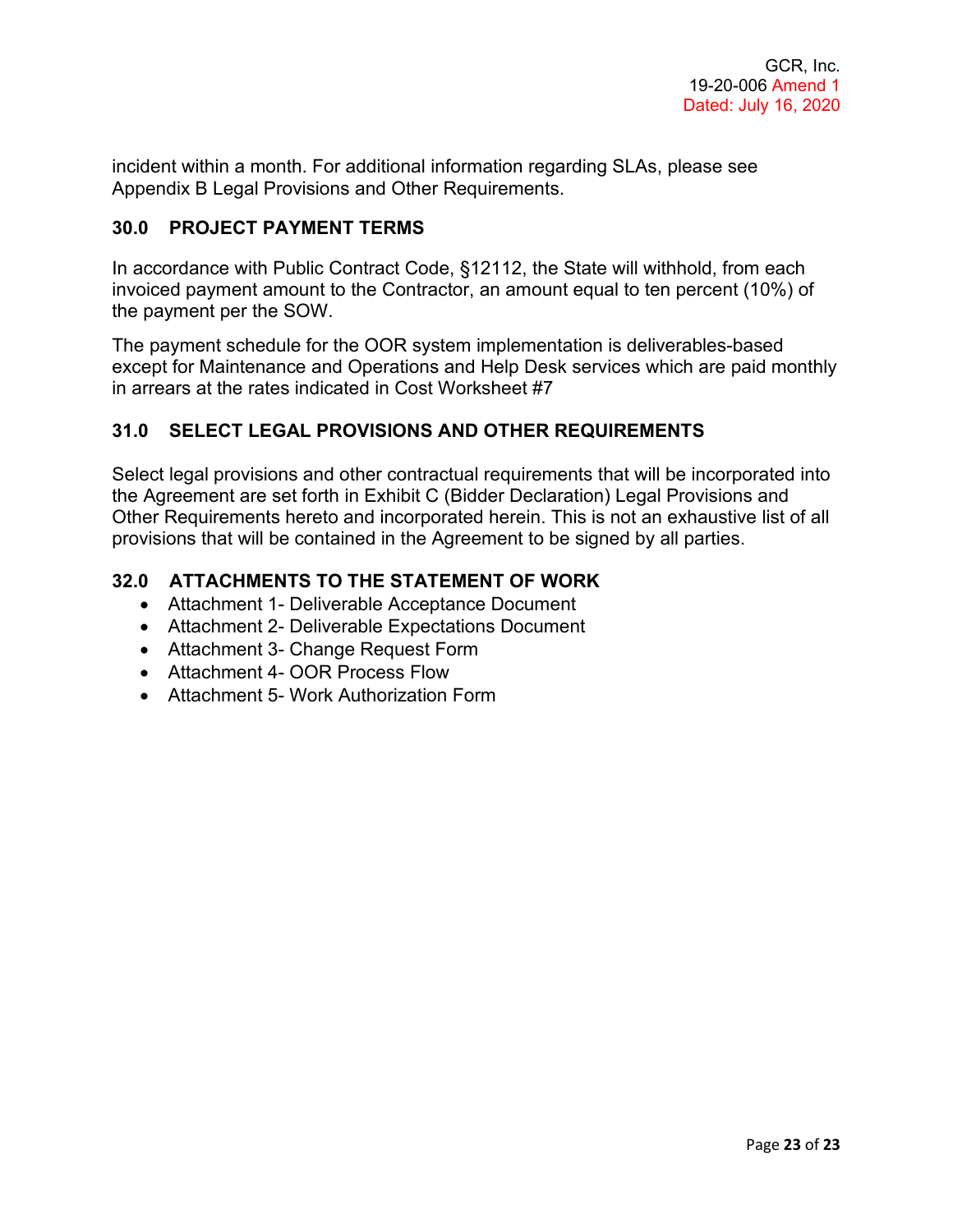## **Exhibit D - Deliverables Owner Occupied Reconstruction (OOR) Project Deliverables and Specifications Amendment 1, Dated: July 16, 2020**

| Deliverable #                  | <b>Deliverable Name</b>                               | Deliverable Specifications, Location in the SOW and Corresponding<br><b>Requirement</b>                                                                                                                                                                                                                                                            |
|--------------------------------|-------------------------------------------------------|----------------------------------------------------------------------------------------------------------------------------------------------------------------------------------------------------------------------------------------------------------------------------------------------------------------------------------------------------|
| <b>1.0 Analysis Milestones</b> |                                                       |                                                                                                                                                                                                                                                                                                                                                    |
| 1.1                            | Kickoff Meeting                                       | Kickoff Agenda (within 2 weeks of contract execution). The following<br>contractor staff will be required to be on site for the duration of this phase:<br>Executive Sponsor and Project Manager                                                                                                                                                   |
| 1.2                            | Project Implementation Plan (PIP)                     | Found in Section 11.0 of the SOW (within 4 weeks of contract execution).<br>Req. # 39                                                                                                                                                                                                                                                              |
|                                | Decision Log                                          |                                                                                                                                                                                                                                                                                                                                                    |
|                                | Change Control Log                                    |                                                                                                                                                                                                                                                                                                                                                    |
|                                | Change Control Plan                                   |                                                                                                                                                                                                                                                                                                                                                    |
|                                | Defects, Risks, and Issues Log                        |                                                                                                                                                                                                                                                                                                                                                    |
|                                | Project Schedule                                      |                                                                                                                                                                                                                                                                                                                                                    |
|                                | <b>Communication Plan</b>                             |                                                                                                                                                                                                                                                                                                                                                    |
| 1.3                            | Validated Requirements Report                         | Validate understanding of requirements found in Section 14.0 subsection 3<br>of the SOW. Key contractor staffing will be required to be on site for the<br>duration of this phase. The following contractor staff will be required to be<br>on site for the duration of this phase: Project Manager, OOR SME's, Lead<br>Tester. Req. #7, 8 and 10. |
| 1.4                            | <b>Gap Analysis Results</b>                           | Identify gaps between requirements and out of the box functionality found<br>in Section 14.0 subsection 3 of the SOW. Req. #7, 8 and 10                                                                                                                                                                                                            |
|                                | 2.0 Project Design and Configuration Milestones       |                                                                                                                                                                                                                                                                                                                                                    |
| 2.1                            | Configuration Plan (Final Needs-Based Design<br>Plan) | Identifies the process and schedule by which the gaps identified in the<br>Gap Analysis will be configured in the system, as found in Section 14.0<br>subsection 3 of the SOW. Req.#,6, 7, 8, 10, 36, 38, 53, 54, 57, 59, 61-69, 71 and<br>フつ                                                                                                      |
| 2.2                            | Data Dictionary                                       | The contractor will provide data mapping, a data dictionary, and a<br>governance structure to facilitate HCD data retrieval (this will be an on-<br>going deliverable throughout the life of the contract). See section 14.0<br>subsection 3.a of the SOW. There will be some on site work.                                                        |
| 2.3                            | Interface Design Plan - Flat File Transfer            | Approach to effectively develop system interface capabilities with the<br>new Grants Management System and DRGR using flat file transfer. Req.#3,<br>34, and 40. and 78.                                                                                                                                                                           |
| 2.3.1                          | Interface Design Plan - API                           | Approach to effectively develop system interface capabilities with the<br>new Grants Management System and DRGR using a direct API. Req#78                                                                                                                                                                                                         |
| 2.3.2                          | Interface Design Plan - API (Fi\$Cal)                 | Approach to effectively develop system interface capabilities with Fi\$Cal<br>using a direct API. Reg. #75 and 76.                                                                                                                                                                                                                                 |
| 2.4                            | Portal design & implementation                        | The end user internet portal for RecoverCa.org will be designed with HCD's<br>Communication team and implemented. The portal must be ADA<br>compliant. There will be some on site work. (Implementation deadline).<br>Req. #13, 14, 30, 37, and 63. and 77.                                                                                        |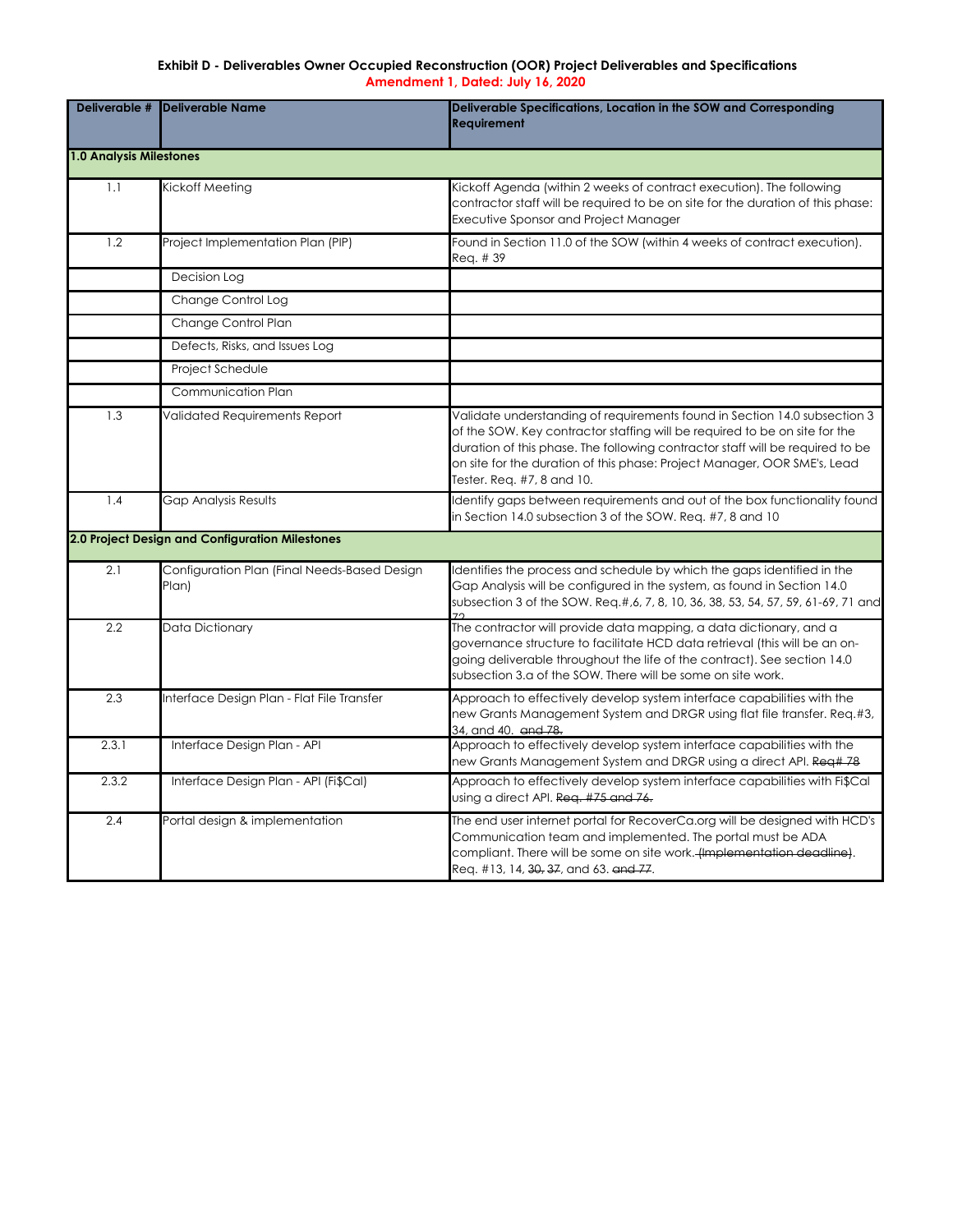| Deliverable #                  | Deliverable Name                                                | Deliverable Specifications, Location in the SOW and Corresponding<br><b>Requirement</b>                                                                                                                                                                        |  |  |  |
|--------------------------------|-----------------------------------------------------------------|----------------------------------------------------------------------------------------------------------------------------------------------------------------------------------------------------------------------------------------------------------------|--|--|--|
|                                | 3.0 System Test Milestones                                      |                                                                                                                                                                                                                                                                |  |  |  |
| 3.1                            | Quality Assurance Plan (QAP)                                    | Found in Section 14.4 of the SOW. Req. #2, 5, 9, 11, 12, 15-19, 21-29, 33, 41-<br>47, 48, 50-52, 58, 60, 69, and 70. and 74.                                                                                                                                   |  |  |  |
|                                | System Test Plan                                                |                                                                                                                                                                                                                                                                |  |  |  |
|                                | <b>Test Scripts</b>                                             |                                                                                                                                                                                                                                                                |  |  |  |
|                                | Requirements Traceability Matrix (RTM)                          | Must trace all requirements in Exhibit-P E.                                                                                                                                                                                                                    |  |  |  |
| 3.2                            | <b>Test Environment Established</b>                             | Found in Section 23.0 of the SOW                                                                                                                                                                                                                               |  |  |  |
| 3.3                            | <b>Test Results</b>                                             | Found in Section 23.0 of the SOW                                                                                                                                                                                                                               |  |  |  |
| 3.4                            | User Acceptance Testing Completion Report                       | Report of all user acceptance test results and documentation that issues<br>identified during user acceptance testing have been resolved. Found in<br>Section 23.0 & 23.1 of the SOW. The Contractor must conduct user<br>acceptance testing sessions on-site. |  |  |  |
| <b>4.0 Training Milestones</b> |                                                                 |                                                                                                                                                                                                                                                                |  |  |  |
| 4.1                            | <b>Training Plan</b>                                            | Train users based upon roles. Training done on site. Found in Section 26.0 of<br>the SOW                                                                                                                                                                       |  |  |  |
|                                | 3 System Admins                                                 |                                                                                                                                                                                                                                                                |  |  |  |
|                                | 5 Super Users                                                   |                                                                                                                                                                                                                                                                |  |  |  |
|                                | HCD End User Training Sessions (up to 15 Staff)                 |                                                                                                                                                                                                                                                                |  |  |  |
|                                | Training Webinars/Videos for External users /<br>applicants (2) |                                                                                                                                                                                                                                                                |  |  |  |
|                                | Training Schedule                                               |                                                                                                                                                                                                                                                                |  |  |  |
| 4.2                            | Training Evaluation and Attendance Report                       | Should document training effectiveness and attendance by end users                                                                                                                                                                                             |  |  |  |
| 4.3                            | Training Materials and User Manual                              | Materials and methods to be identitied and specified in the Training Plan                                                                                                                                                                                      |  |  |  |
|                                | 5.0 System Implementation Milestones                            |                                                                                                                                                                                                                                                                |  |  |  |
| 5.1                            | System Disaster Recovery Plan                                   | Found in Section 19.0 of the SOW. Reg. #46 and 73                                                                                                                                                                                                              |  |  |  |
| 5.2                            | Completed RTM                                                   | Contractor shall provide an RTM (Requirements Traceability Matrix) with all<br>requirements (regardless of completion status) included in this SOW traced<br>to successfully executed test scripts.                                                            |  |  |  |
| 5.3                            | <b>Final Readiness Assessment</b>                               | Document criteria showing that system is ready to go-live and identifies<br>any outstanding risks and potential mitigations                                                                                                                                    |  |  |  |
| 5.4                            | Rollout Survey                                                  | Production Go-Live of Survey. Survey must be ADA compliant.                                                                                                                                                                                                    |  |  |  |
| 5.5                            | Rollout to Production Environment                               | Production Go-Live for remaining system                                                                                                                                                                                                                        |  |  |  |
| 5.6                            | Full System Acceptance                                          | Found in Section 23.2 of the SOW.                                                                                                                                                                                                                              |  |  |  |
| <b>6.0 Closeout Milestones</b> |                                                                 |                                                                                                                                                                                                                                                                |  |  |  |
| 6.1                            | <b>Project Closeout Checklist</b>                               | Includes documentation checklist and clearly identifies that all project<br>milestones and requirements have been met.                                                                                                                                         |  |  |  |
| 6.2                            | Training                                                        | This includes any yet to be completed training pursuant to the HCD<br>approved training plan from section 4.0 above. Any changes to the system<br>since the approval of the initial training plan needs to be included in the<br>final training plan.          |  |  |  |
| 6.3                            | <b>Final RTM</b>                                                | Contractor shall provide a final RTM with all completed requirements<br>included in this SOW traced to successfully executed test scripts.                                                                                                                     |  |  |  |
| 6.4                            | Final Project Summary Report                                    | Summary of project changes, changes to milestones and requirements,<br>and any future to-be-met requirements.                                                                                                                                                  |  |  |  |
| 6.5                            | Maintenance and Operations Plan                                 | Found in Section 27.0, 27.1 and 29.0 of the SOW. The Plan should include<br>roles and responsibilities for the contractor and HCD.                                                                                                                             |  |  |  |
| 6.6                            | Data Dictionary                                                 | The contractor will provide an updated data mapping and a data<br>dictionary to facilitate HCD data retrieval (this will be an on-going<br>deliverable throughout the life of the contract - see M&O Plan in Section<br>$271$ of the SOWI                      |  |  |  |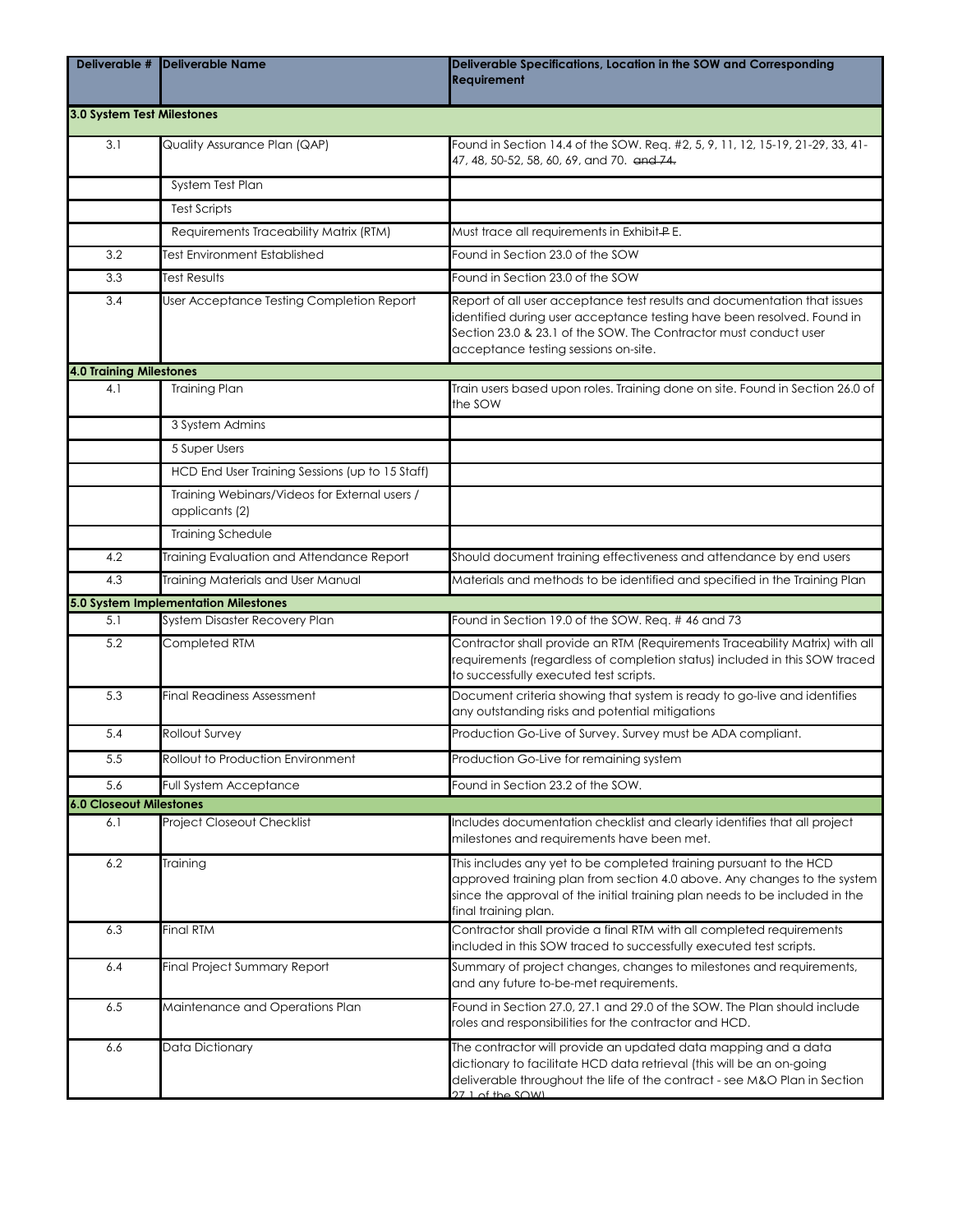| <b>Number</b>  | <b>Mandatory Requirements - Amendment 1</b><br>Dated: July 16, 2020                                                                                                                                                                                                                                                                                                                                                                                                             |                                  | <b>Traceability</b>      |  |
|----------------|---------------------------------------------------------------------------------------------------------------------------------------------------------------------------------------------------------------------------------------------------------------------------------------------------------------------------------------------------------------------------------------------------------------------------------------------------------------------------------|----------------------------------|--------------------------|--|
|                |                                                                                                                                                                                                                                                                                                                                                                                                                                                                                 | Exhibit Q<br><b>Deliverables</b> | SOW                      |  |
|                | The System shall provide scalable data storage.                                                                                                                                                                                                                                                                                                                                                                                                                                 | 3.1                              | 8.0 pg 3                 |  |
| $\overline{2}$ | The System shall provide real-time access to data.                                                                                                                                                                                                                                                                                                                                                                                                                              | 3.1                              | 17.0 pg 13               |  |
| 3              | The System shall import and export data files in a non-proprietary industry standard format such as ASCII,<br>CSV, XML, or JSON.                                                                                                                                                                                                                                                                                                                                                | 2.3                              | $8.1$ , pg $3$           |  |
| $\overline{4}$ | The System shall provide and accept legally binding electronic signature.                                                                                                                                                                                                                                                                                                                                                                                                       | n/a                              | n/a                      |  |
| 5              | The System Shall comply with all California and Federal accessibility standards set by laws and<br>regulations, including but not limited to Sections 504 and 508 of the Rehabilitation Act and W3C Web-<br><b>Content Accessibility Guidelines.</b>                                                                                                                                                                                                                            | 3.1                              | Ap pg B, 14, pg<br>12    |  |
| 6              | The System must implement configurable designated hard stops on actions such as reimbursement,<br>submitting incomplete information, or making unauthorized changes to System data.                                                                                                                                                                                                                                                                                             | 2.1                              | n/a                      |  |
| $\overline{7}$ | The System shall allow authorized users to set parameters to lock and unlock awards, activities, projects<br>and contracts.                                                                                                                                                                                                                                                                                                                                                     | 1.3, 1.4, 2.1                    | 8.0 pg 3                 |  |
| 8              | The System shall allow users to create and update contract boiler plate templates for individual grants.                                                                                                                                                                                                                                                                                                                                                                        | 1.3, 1.4, 2.1                    | 8.0 pg 3                 |  |
| 9              | The System shall allow users to have multiple party agreements.                                                                                                                                                                                                                                                                                                                                                                                                                 | 3.1                              | 8.0 pg 3                 |  |
| 10             | The System shall allow users to create forms, input screens, fields with business rules and conditional<br>formatting without contractor assistance.                                                                                                                                                                                                                                                                                                                            | 1.3, 1.4, 2.1                    | 8.0 pg 3                 |  |
| 11             | The System shall allow users to populate and track milestones and special conditions from Applicant<br>inputs, construction scope of work, and program parameters.                                                                                                                                                                                                                                                                                                              | 3.1                              | 8.0 pg 3                 |  |
| 12             | The System shall have the ability to remind program operators and applicant/subgrantee of milestones<br>and/or activities that are due.                                                                                                                                                                                                                                                                                                                                         | 3.1                              | 8.0 pg 3                 |  |
| 13             | The System should allow staff to develop and administer a participant survey, quantify, rank/tier survey<br>responses.                                                                                                                                                                                                                                                                                                                                                          | 2.4                              | 8.0 pg3;<br>attachment 4 |  |
| 14             | The System shall allow staff to invite survey respondents to submit a full application, keep running<br>balances on total applications received in each rank/tier, and waitlist any overflow of applicants.                                                                                                                                                                                                                                                                     | 2.4                              | 8.0 pg 3                 |  |
| 15             | The System shall communicate application and project management status to sub<br>applicant/subgrantee through project lifecycle.                                                                                                                                                                                                                                                                                                                                                | 3.1                              | 8.0 pg 3                 |  |
| 16             | The System shall allow users to enter activity status reports and progress into the System.                                                                                                                                                                                                                                                                                                                                                                                     | 3.1                              | 8.0 pg 3                 |  |
| 17             | The System shall have assignable Workflow Management.                                                                                                                                                                                                                                                                                                                                                                                                                           | 3.1                              | 8.0 pg 3                 |  |
| 18             | The System shall link Encumbrances and Disencumbrances to the parent Service Location (aka HUD<br>grant year) and to HCD's financial tracking for grant awards.                                                                                                                                                                                                                                                                                                                 | 3.1                              | 8.0 pg 3                 |  |
| 19             | The System shall be able to track funds to the Department's grant management system through direct<br>connection or, at a minimum, flat file transfer. The data shared with the grant management system must<br>include, but is not limited to, accomplishment and demographic data aggregation, national objective<br>completions, and reconcilable reports for Accounts Payable, including but not limited to State<br>Operations and Local Assistance and repayments to HUD. | 3.1                              | 8.0 pg 3                 |  |
| 20             | The System shall reconcile the award(s) for a real-time balance after an encumbrance and/or<br>disencumbrance.                                                                                                                                                                                                                                                                                                                                                                  | 3.1                              | 8.0 pg 3                 |  |
| 21             | The System shall allow users to receipt, track, and reconcile other designated funds.                                                                                                                                                                                                                                                                                                                                                                                           | 3.1                              | 8.0 pg 3                 |  |
| 22             | The System shall have the ability to post, track, and reconcile real property inventory                                                                                                                                                                                                                                                                                                                                                                                         | 3.1                              | 8.0 pg 3                 |  |
| 23             | The System shall produce financial reports.                                                                                                                                                                                                                                                                                                                                                                                                                                     | 3.1                              | 8.0 pg 3                 |  |
| 24             | The System shall allow users to retrieve and re use application and project information for various fields<br>from one stage to the next (e.g., application to work plan) or from one application period to the next.                                                                                                                                                                                                                                                           | 3.1                              | 8.0 pg 3                 |  |
| 25             | The System shall allow users to customize look/feel of forms to match look/feel of HCD branding.                                                                                                                                                                                                                                                                                                                                                                                | 3.1                              | 8.0 <sub>pg</sub> 3      |  |
| 26             | The System shall link activities together, to the grant, to the applicable grant agreement, to current and<br>past projects, and to relationships on current and past projects.                                                                                                                                                                                                                                                                                                 | 3.1                              | 8.1 pg 3&4               |  |
| 27             | The System shall allow users to enter or update project accomplishments and metrics.                                                                                                                                                                                                                                                                                                                                                                                            | 3.1                              | 18.0 pg 13               |  |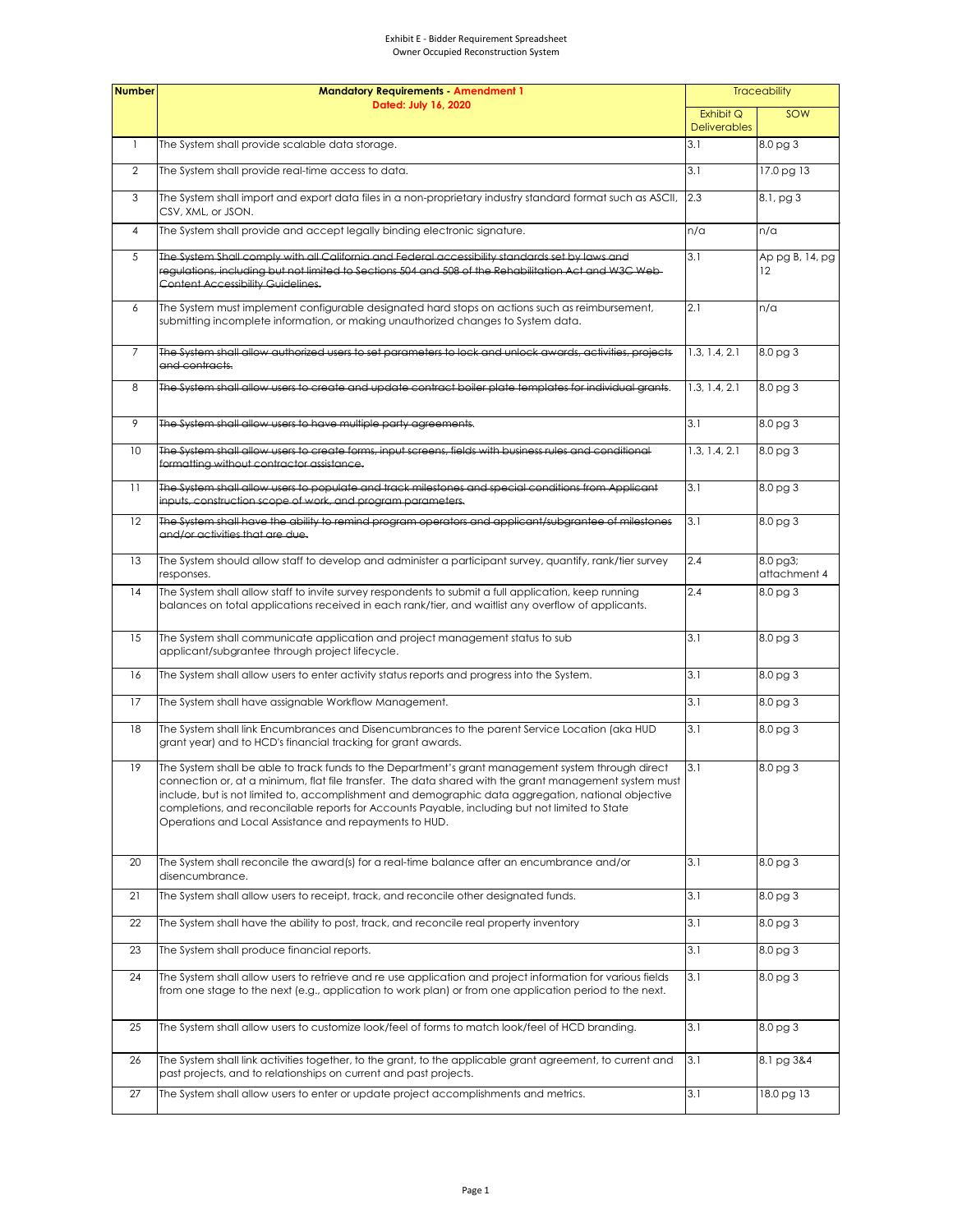#### Exhibit E - Bidder Requirement Spreadsheet Owner Occupied Reconstruction System

| <b>Number</b> | <b>Mandatory Requirements - Amendment 1</b><br>Dated: July 16, 2020                                                                                                                                                                                                                |          | <b>Traceability</b>       |  |
|---------------|------------------------------------------------------------------------------------------------------------------------------------------------------------------------------------------------------------------------------------------------------------------------------------|----------|---------------------------|--|
|               |                                                                                                                                                                                                                                                                                    |          | SOW                       |  |
| 28            | The System shall be fully compliant with the security standards set in the California State Administration<br>Manual section 5300, the California Privacy Act, National Institute of Standards and Technology, and<br>Personally Identifiable Information (PII) privacy protocols. | 3.1      | 8.0 pg 3                  |  |
| 29            | The System shall notify users on the landing page if the system is down.                                                                                                                                                                                                           | 2.4      | n/a                       |  |
| 30            | The System shall integrate with MS Outlook for emails, notifications, calendar events and reminders.                                                                                                                                                                               | n/a      | n/a                       |  |
| 31            | The System shall have mobile application capabilities.                                                                                                                                                                                                                             | n/a      | n/a                       |  |
| 32            | The System shall allow interface or flat file transfer with other current and future state information systems. 3.1                                                                                                                                                                |          | 20.1, pg 14               |  |
| 33            | The System shall have the capability to integrate with GIS.                                                                                                                                                                                                                        | 2.3      | 20.1, pg 14               |  |
| 34            | The System shall be hosted on the cloud.                                                                                                                                                                                                                                           | n/a      | $9.0$ pg 4; 20.0 p<br> 14 |  |
| 35            | The System shall allow documents to be uploaded and stored.                                                                                                                                                                                                                        | 2.1      | 8.0 <sub>pg</sub> 3       |  |
| 36            | The System shall have an external portal for applicants, subgrantees, subrecipients, and contractors.                                                                                                                                                                              | 2.4      | 3.0 pg 1                  |  |
| 37            | The System shall have configurable program parameters, dropdowns, etc., so each program can have<br>its own program view.                                                                                                                                                          | 2.1      | 8.0, 14.0                 |  |
| 38            | The System shall have an internal communication function between HCD staff, program operators,<br>applicants, and sub-grantees.                                                                                                                                                    | 1.2      | n/a                       |  |
| 39            | The System shall have the ability to import and export files to transfer data to HCD's Grant Management 2.3<br>Software and a future construction cost estimating system (Mapping of Cost estimating system will be<br>done by vendor).                                            |          | 8.0 <sub>pg</sub> 3       |  |
| 40            | The System shall allow users to copy text from other documents (e.g., Word, Excel) and paste into online<br>forms.                                                                                                                                                                 | 3.1      | 8.0 pg 3                  |  |
| 41            | The System shall allow users to do basic text formatting within text fields (e.g., add bullets or numbering,<br>font styles).                                                                                                                                                      | 3.1      | 8.0 pg 3                  |  |
| 42            | The System shall automatically save to avoid loss of entered data on entry forms and ability to save<br>incomplete submissions and return to them later.                                                                                                                           | 3.1      | 8.0 <sub>pg</sub> 3       |  |
| 43            | The System shall allow users to review and print their submitted information and attachments, check<br>status, update or submit new information, etc.                                                                                                                              | 3.1      | 8.0 pg 3                  |  |
| 44            | The System shall allow users to create/customize letter and email templates that mail merge data from-<br>the System.                                                                                                                                                              | 3.1      | 8.0 pg 3                  |  |
| 45            | The System shall have back-up and restore capabilities.                                                                                                                                                                                                                            | 5.1      | 19.0, pg 14               |  |
| 46            | The System shall identify possible duplicate records and perform error checking.                                                                                                                                                                                                   | 3.1      | 8.0 pg 3                  |  |
| 47            | The System shall allow hyperlinks in notifications.                                                                                                                                                                                                                                | 3.1      | 8.0 <sub>pg</sub> 3       |  |
| 48            | The System shall allow administrators to disable automatic email notifications at the event level.                                                                                                                                                                                 | n/a      | n/a                       |  |
| 49            | The System shall have the capability to configure actions and timeframes for sending system generated<br>notifications.                                                                                                                                                            | 3.1      | $8.0$ pg $3$              |  |
| 50            | The System shall allow users to create custom ad-hoc reports.                                                                                                                                                                                                                      | 3.1      | 8.1, 20.2                 |  |
| 51            | The System shall have the ability to select "hide when printing" for confidential personal data.                                                                                                                                                                                   | 3.1      | 8.0 pg 3                  |  |
| 52            | The System shall provide protection against malicious code and other security risks in uploaded files.                                                                                                                                                                             | 2.1      | 18.0, pg 13               |  |
| 53            | The System shall include mechanisms to prevent Internet bots from creating fake accounts and<br>accessing the System.                                                                                                                                                              | 2.1      | 18.0, pg 13               |  |
| 54            | The System shall require users to access the system through use of a login and password and shall include n/a<br>Multi-Factor Authentication (MFA) for external system users in the implementation.                                                                                |          | n/a                       |  |
| 55            | The System shall use secure LDAP Active Directory security for internal HCD system users.                                                                                                                                                                                          | n/a      | n/a                       |  |
| 56            | The System shall allow HCD administrators to establish, activate, modify, transfer, disable and remove<br>access accounts.                                                                                                                                                         | 2.1, 4.1 | 26.0, pg18                |  |
| 57            | The System shall encrypt all Personally Identifying Information (PII) data in the database.                                                                                                                                                                                        | 3.1      | 8.0 <sub>pg</sub> 3       |  |